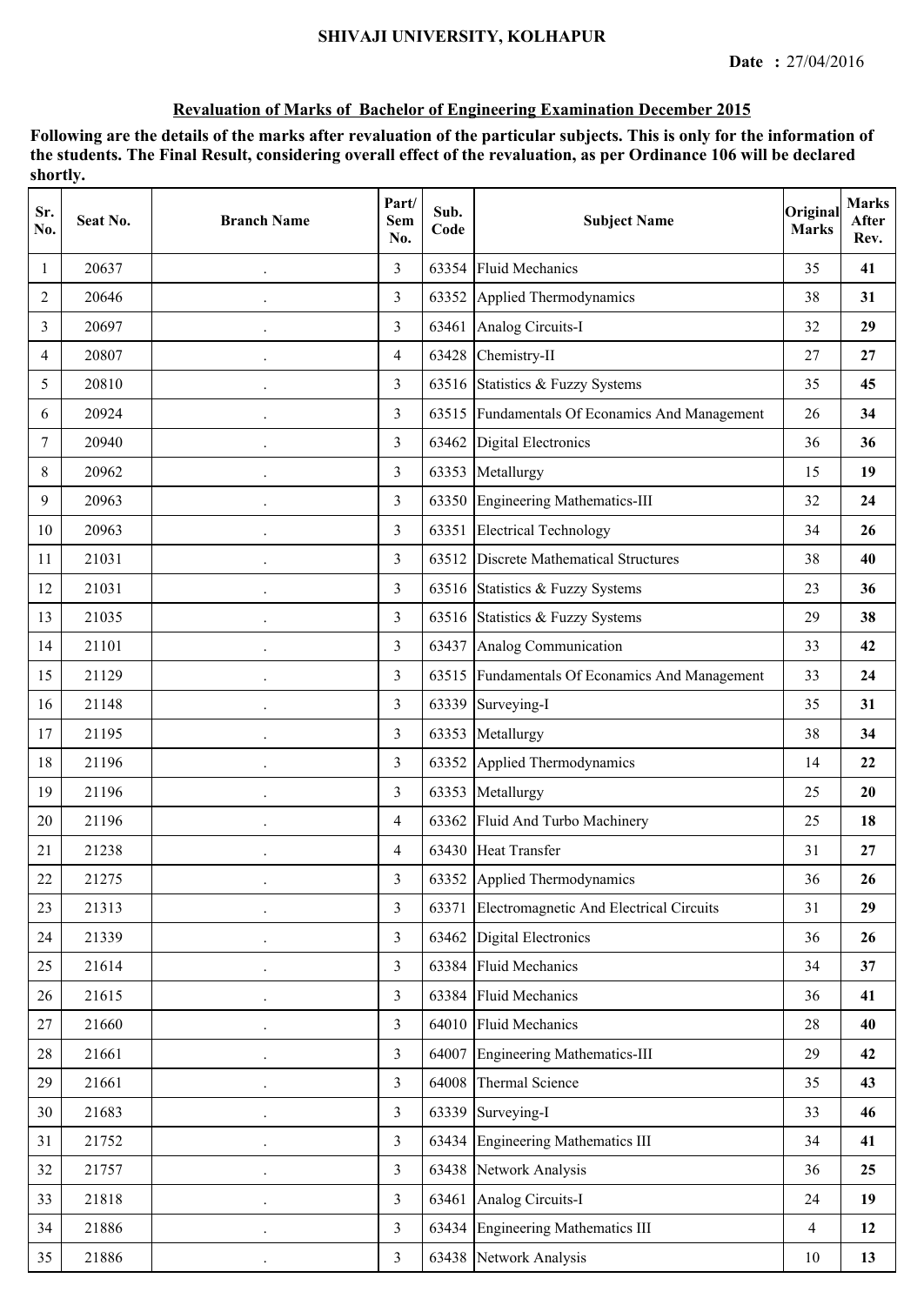| Sr.<br>No. | Seat No. | <b>Branch Name</b>   | Part/<br>Sem<br>No. | Sub.<br>Code | <b>Subject Name</b>                     | Original<br><b>Marks</b> | <b>Marks</b><br>After<br>Rev. |
|------------|----------|----------------------|---------------------|--------------|-----------------------------------------|--------------------------|-------------------------------|
| 36         | 21941    |                      | 3                   | 63370        | Analog Electronic Engineering           | 29                       | 43                            |
| 37         | 21941    |                      | $\overline{3}$      | 63371        | Electromagnetic And Electrical Circuits | 30                       | 33                            |
| 38         | 22027    |                      | 3                   |              | 63350 Engineering Mathematics-III       | 35                       | 33                            |
| 39         | 22082    |                      | 3                   |              | 63461 Analog Circuits-I                 | 23                       | 27                            |
| 40         | 22082    |                      | 3                   | 63463        | Network Analysis                        | 30                       | 32                            |
| 41         | 22082    |                      | $\overline{4}$      | 63467        | Linear Integrated Circuits              | 28                       | 26                            |
| 42         | 22099    |                      | 3                   | 63353        | Metallurgy                              | 36                       | 34                            |
| 43         | 22201    |                      | 3                   | 63351        | <b>Electrical Technology</b>            | 27                       | 36                            |
| 44         | 22240    |                      | $\overline{4}$      | 63361        | Analysis Of Mechanical Elements         | 26                       | 22                            |
| 45         | 22240    |                      | $\overline{4}$      | 63363        | Theory Of Machines-I                    | 33                       | 28                            |
| 46         | 22260    |                      | $\overline{3}$      | 63462        | Digital Electronics                     | 34                       | 29                            |
| 47         | 22260    | $\ddot{\phantom{0}}$ | 3                   | 63464        | <b>Transducers And Measurement</b>      | 26                       | 19                            |
| 48         | 22265    |                      | 3                   | 63461        | Analog Circuits-I                       | 29                       | 27                            |
| 49         | 22269    |                      | $\overline{3}$      |              | 63461 Analog Circuits-I                 | 26                       | 21                            |
| 50         | 22269    |                      | $\overline{3}$      | 63462        | Digital Electronics                     | 28                       | 22                            |
| 51         | 22289    |                      | $\overline{3}$      | 63339        | Surveying-I                             | 38                       | 31                            |
| 52         | 22296    |                      | 3                   | 63339        | Surveying-I                             | 28                       | 22                            |
| 53         | 22326    |                      | $\overline{3}$      | 63353        | Metallurgy                              | 36                       | 31                            |
| 54         | 22328    | $\bullet$            | $\overline{3}$      |              | 63370 Analog Electronic Engineering     | 30                       | 21                            |
| 55         | 22335    |                      | $\overline{4}$      |              | 63375 Power Electronics                 | 28                       | 40                            |
| 56         | 22454    |                      | 3                   | 63371        | Electromagnetic And Electrical Circuits | 30                       | 37                            |
| 57         | 22475    |                      | 3                   |              | 63460 Engineering Mathematics-III       | 35                       | 35                            |
| 58         | 22475    |                      | $\overline{3}$      |              | 63464 Transducers And Measurement       | 29                       | 31                            |
| 59         | 22525    |                      | $\overline{4}$      |              | 63375 Power Electronics                 | 25                       | 31                            |
| 60         | 22597    |                      | $\overline{3}$      |              | 63461 Analog Circuits-I                 | 34                       | 32                            |
| 61         | 22597    |                      | $\overline{4}$      |              | 63466 Analog Circuits-II                | 35                       | 33                            |
| 62         | 22633    | $\ddot{\phantom{0}}$ | $\overline{3}$      |              | 63354 Fluid Mechanics                   | 27                       | 28                            |
| 63         | 22642    |                      | $\overline{3}$      |              | 63516 Statistics & Fuzzy Systems        | 28                       | 40                            |
| 64         | 22662    |                      | $\overline{4}$      |              | 63361 Analysis Of Mechanical Elements   | 29                       | 21                            |
| 65         | 22714    |                      | 5                   |              | 66245 Manufacturing Engineering         | 34                       | 33                            |
| 66         | 23561    |                      | $\overline{3}$      |              | 63350 Engineering Mathematics-III       | 37                       | 30                            |
| 67         | 23561    |                      | $\overline{3}$      | 63354        | <b>Fluid Mechanics</b>                  | 22                       | 23                            |
| 68         | 23561    |                      | 5                   |              | 66242 Theory of Machine - II            | 30                       | 27                            |
| 69         | 23561    |                      | 5                   |              | 66243 Heat and Mass Transfer            | 27                       | 30                            |
| 70         | 23567    |                      | $\overline{3}$      |              | 63354 Fluid Mechanics                   | 22                       | 26                            |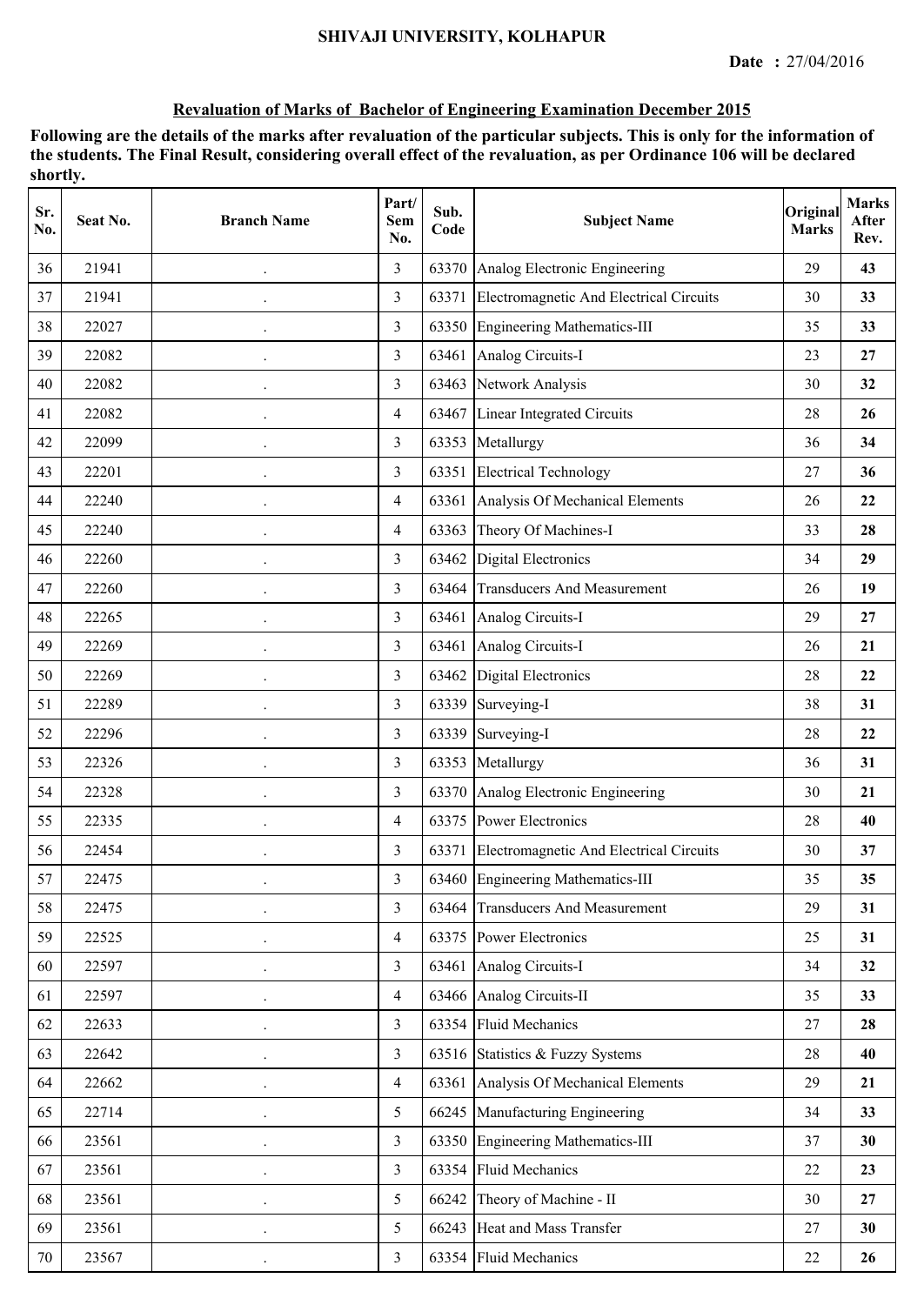| Sr.<br>No. | Seat No. | <b>Branch Name</b>   | Part/<br>Sem<br>No. | Sub.<br>Code | <b>Subject Name</b>                                  | Original<br><b>Marks</b> | <b>Marks</b><br>After<br>Rev. |
|------------|----------|----------------------|---------------------|--------------|------------------------------------------------------|--------------------------|-------------------------------|
| 71         | 23567    |                      | 5                   | 66241        | Control Engineering                                  | 31                       | 36                            |
| 72         | 23567    |                      | 5                   | 66243        | Heat and Mass Transfer                               | 22                       | 24                            |
| 73         | 26688    |                      | 3                   |              | 63354 Fluid Mechanics                                | 26                       | 31                            |
| 74         | 26688    | $\bullet$            | 5                   | 66242        | Theory of Machine - II                               | 33                       | 19                            |
| 75         | 37031    |                      | $\tau$              | 47979        | Refrigeration & Air Conditioning                     | 28                       | 32                            |
| 76         | 39119    |                      | 5                   | 45551        | Machine Design- I                                    | 37                       | 44                            |
| 77         | 39119    |                      | $\tau$              |              | 47986 Total Quality Management                       | 37                       | 52                            |
| 78         | 54068    | $\ddot{\phantom{0}}$ | 3                   | 63352        | Applied Thermodynamics                               | 36                       | 29                            |
| 79         | 54381    |                      | $\overline{4}$      | 43646        | <b>Electrical Measurement</b>                        | 38                       | 37                            |
| 80         | 8573     | AE                   | $\overline{3}$      | 63995        | Mechanics Of Solids                                  | 32                       | 29                            |
| 81         | 26237    | Automobile           | $\overline{4}$      | 63388        | Computational Methods                                | 32                       | 15                            |
| 82         | 26237    | Automobile           | 4                   | 63392        | <b>Strength Of Materials</b>                         | 33                       | 32                            |
| 83         | 32811    | Automobile           | 3                   |              | 63380 Engineering Mathematics III                    | 25                       | 22                            |
| 84         | 32813    | Automobile           | 5                   | 66261        | Industrial organization and Engineering<br>Economics | 31                       | 29                            |
| 85         | 32814    | Automobile           | 3                   | 63384        | <b>Fluid Mechanics</b>                               | 29                       | 27                            |
| 86         | 6125     | <b>CHEM</b>          | 3                   | 63424        | <b>Fluid Mechanics</b>                               | 35                       | 23                            |
| 87         | 12844    | <b>CHEM</b>          | 3                   | 63424        | <b>Fluid Mechanics</b>                               | 37                       | 24                            |
| 88         | 30156    | Chemical             | $\overline{4}$      | 63427        | Engineering Mathematics-IV                           | 21                       | 25                            |
| 89         | 30171    | Chemical             | 5                   |              | 66276 Mass Transfer-I                                | 30                       | 43                            |
| 90         | 30171    | Chemical             | 5                   |              | 66278 Chemical Equipment Design-I                    | 26                       | 29                            |
| 91         | 37911    | Chemical             | 5                   | 66275        | Computer Techniques in Chemical Engg.                | 54                       | 60                            |
| 92         | 37911    | Chemical             | 5                   |              | 66278 Chemical Equipment Design-I                    | 60                       | 64                            |
| 93         | 42457    | Chemical             | $7\overline{ }$     |              | 47892 PETROLEUM REFINERY ENGINEERING                 | 38                       | 50                            |
| 94         | 46285    | Chemical             | $7\overline{ }$     |              | 47890 Chemical Process Design                        | 27                       | 34                            |
| 95         | 8775     | <b>CIVI</b>          | $\overline{3}$      |              | 63339 Surveying-I                                    | 49                       | 64                            |
| 96         | 9132     | <b>CIVI</b>          | $\overline{3}$      |              | 63339 Surveying-I                                    | 29                       | 40                            |
| 97         | 9147     | <b>CIVI</b>          | $\overline{3}$      |              | 63339 Surveying-I                                    | 29                       | 45                            |
| 98         | 9186     | <b>CIVI</b>          | 3                   |              | 63339 Surveying-I                                    | 27                       | 34                            |
| 99         | 9779     | <b>CIVI</b>          | $\overline{3}$      |              | 63339 Surveying-I                                    | 28                       | 40                            |
| 100        | 12321    | <b>CIVI</b>          | 3                   |              | 63339 Surveying-I                                    | 31                       | 30                            |
| 101        | 12352    | <b>CIVI</b>          | 3                   | 63339        | Surveying-I                                          | 37                       | 41                            |
| 102        | 12426    | <b>CIVI</b>          | 3                   |              | 63339 Surveying-I                                    | 35                       | 31                            |
| 103        | 14699    | <b>CIVI</b>          | $\overline{3}$      |              | 63339 Surveying-I                                    | 35                       | 48                            |
| 104        | 14718    | <b>CIVI</b>          | $\overline{3}$      |              | 63339 Surveying-I                                    | 36                       | 34                            |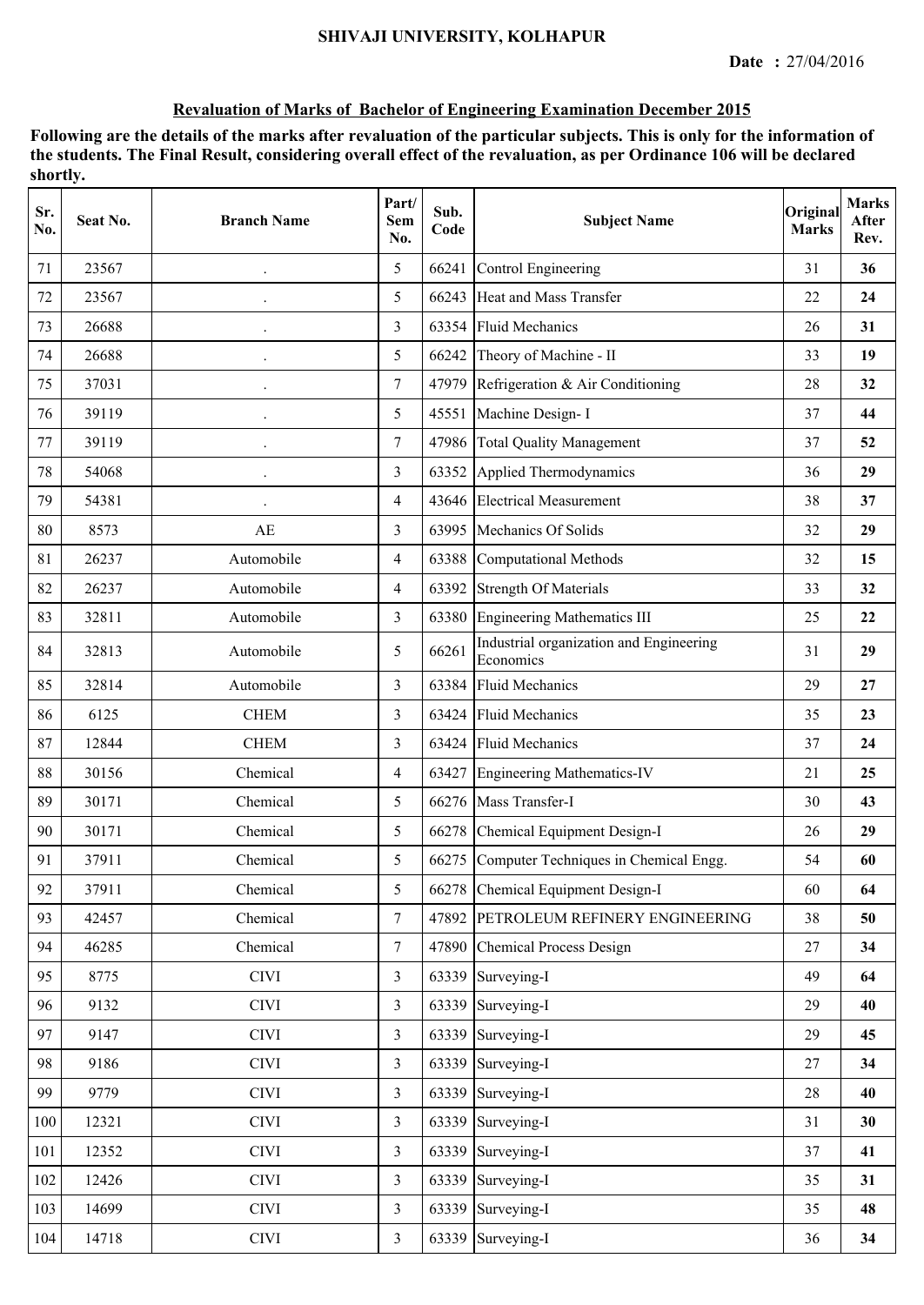| Sr.<br>No. | Seat No. | <b>Branch Name</b> | Part/<br><b>Sem</b><br>No. | Sub.<br>Code | <b>Subject Name</b>                 | Original<br><b>Marks</b> | <b>Marks</b><br>After<br>Rev. |
|------------|----------|--------------------|----------------------------|--------------|-------------------------------------|--------------------------|-------------------------------|
| 105        | 16814    | <b>CIVI</b>        | 3                          | 63339        | Surveying-I                         | 28                       | 21                            |
| 106        | 17504    | <b>CIVI</b>        | 3                          | 63339        | Surveying-I                         | 32                       | 43                            |
| 107        | 17513    | <b>CIVI</b>        | 3                          | 63339        | Surveying-I                         | 35                       | 47                            |
| 108        | 17545    | <b>CIVI</b>        | $\overline{3}$             | 63339        | Surveying-I                         | 35                       | 28                            |
| 109        | 17563    | <b>CIVI</b>        | 3                          |              | 63339 Surveying-I                   | 34                       | 34                            |
| 110        | 18829    | <b>CIVI</b>        | 3                          | 63339        | Surveying-I                         | 26                       | 26                            |
| 111        | 54240    | <b>CIVI</b>        | 3                          | 63339        | Surveying-I                         | 18                       | 27                            |
| 112        | 17174    | Civil              | 3                          | 63339        | Surveying-I                         | 36                       | 35                            |
| 113        | 25213    | Civil              | 3                          |              | 63339 Surveying-I                   | 22                       | 12                            |
| 114        | 25215    | Civil              | 5                          | 66239        | Transportation Engineering-I        | 32                       | 40                            |
| 115        | 27091    | Civil              | $\overline{3}$             |              | 63339 Surveying-I                   | 27                       | 22                            |
| 116        | 27091    | Civil              | 5                          | 66237        | Environmental Engineering-I         | 21                       | 17                            |
| 117        | 27115    | Civil              | 3                          |              | 63339 Surveying-I                   | 26                       | 30                            |
| 118        | 27458    | Civil              | 5                          | 66237        | Environmental Engineering-I         | 19                       | 33                            |
| 119        | 27468    | Civil              | 5                          | 66237        | Environmental Engineering-I         | 36                       | 49                            |
| 120        | 28549    | Civil              | 5                          | 66237        | Environmental Engineering-I         | 32                       | 52                            |
| 121        | 30006    | Civil              | 5                          | 66235        | Water Resource Engineering-I        | 32                       | 40                            |
| 122        | 31048    | Civil              | 5                          | 66235        | Water Resource Engineering-I        | 30                       | 29                            |
| 123        | 31048    | Civil              | 5                          |              | 66237 Environmental Engineering-I   | 35                       | 40                            |
| 124        | 31205    | Civil              | 5                          |              | 66237 Environmental Engineering-I   | 38                       | 29                            |
| 125        | 31832    | Civil              | 5                          |              | 66237 Environmental Engineering-I   | 35                       | 43                            |
| 126        | 32245    | Civil              | 5                          |              | 66239 Transportation Engineering-I  | 33                       | 42                            |
| 127        | 32284    | Civil              | 5                          | 66237        | Environmental Engineering-I         | 27                       | 26                            |
| 128        | 32910    | Civil              | 5                          | 45538        | Water Resources Engineering-I       | 27                       | 24                            |
| 129        | 32911    | Civil              | 6                          |              | 45546 Environmental Engineering-II  | 33                       | 34                            |
| 130        | 34470    | Civil              | 5                          | 66237        | Environmental Engineering-I         | 37                       | 46                            |
| 131        | 34474    | Civil              | 6                          | 45545        | Water Resources Engineering-II      | 28                       | 35                            |
| 132        | 34474    | Civil              | 6                          |              | 45546 Environmental Engineering-II  | 25                       | 23                            |
| 133        | 36727    | Civil              | 5                          |              | 66239 Transportation Engineering-I  | 33                       | 49                            |
| 134        | 36745    | Civil              | 5                          |              | 66237 Environmental Engineering-I   | 28                       | 34                            |
| 135        | 37697    | Civil              | 6                          |              | 45546 Environmental Engineering-II  | 30                       | 26                            |
| 136        | 37698    | Civil              | 6                          | 45545        | Water Resources Engineering-II      | 33                       | 53                            |
| 137        | 38998    | Civil              | 5                          | 66235        | Water Resource Engineering-I        | 32                       | 45                            |
| 138        | 41383    | Civil              | 6                          | 45545        | Water Resources Engineering-II      | 35                       | 49                            |
| 139        | 41558    | Civil              | 5                          |              | 45538 Water Resources Engineering-I | 27                       | 27                            |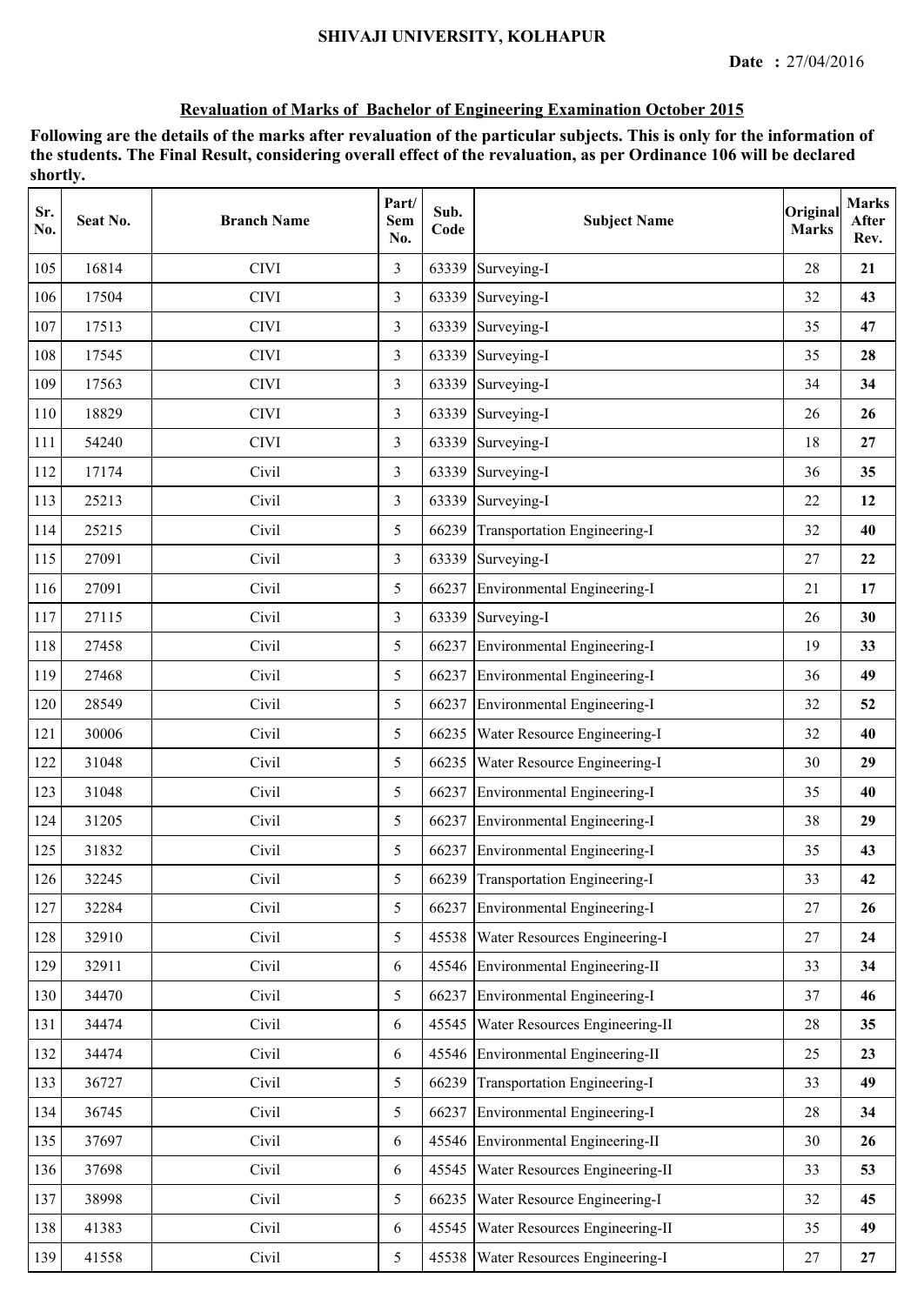| Sr.<br>No. | Seat No. | <b>Branch Name</b>               | Part/<br><b>Sem</b><br>No. | Sub.<br>Code | <b>Subject Name</b>                    | Original<br><b>Marks</b> | <b>Marks</b><br>After<br>Rev. |
|------------|----------|----------------------------------|----------------------------|--------------|----------------------------------------|--------------------------|-------------------------------|
| 140        | 42481    | Civil                            | 6                          | 45546        | Environmental Engineering-II           | 33                       | 40                            |
| 141        | 42834    | Civil                            | 5                          | 45538        | Water Resources Engineering-I          | 26                       | 23                            |
| 142        | 43189    | Civil                            | $\tau$                     | 47904        | <b>Transportation Engineering</b>      | 39                       | 55                            |
| 143        | 43514    | Civil                            | 6                          |              | 45545   Water Resources Engineering-II | 24                       | 32                            |
| 144        | 43521    | Civil                            | 8                          | 49175        | Design of Concrete Structures-II       | 30                       | 18                            |
| 145        | 45041    | Civil                            | 6                          | 45546        | Environmental Engineering-II           | 28                       | 40                            |
| 146        | 46429    | Civil                            | 8                          | 49175        | Design of Concrete Structures-II       | 44                       | 50                            |
| 147        | 49623    | Civil                            | $\tau$                     | 47904        | <b>Transportation Engineering</b>      | 58                       | 65                            |
| 148        | 54073    | Civil                            | 5                          | 66235        | Water Resource Engineering-I           | 24                       | 40                            |
| 149        | 54073    | Civil                            | 5                          | 66237        | Environmental Engineering-I            | 28                       | 25                            |
| 150        | 26946    | Computer Science and Engineering | 5                          |              | 66296 Computer Algorithms              | 24                       | 40                            |
| 151        | 26960    | Computer Science and Engineering | 5                          |              | 66296 Computer Algorithms              | 31                       | 40                            |
| 152        | 31689    | Computer Science and Engineering | 5                          |              | 66296 Computer Algorithms              | 35                       | 41                            |
| 153        | 32050    | Computer Science and Engineering | 5                          | 66294        | <b>System Programming</b>              | 26                       | 33                            |
| 154        | 32050    | Computer Science and Engineering | 5                          | 66296        | Computer Algorithms                    | 20                       | 34                            |
| 155        | 33762    | Computer Science and Engineering | 6                          | 45609        | Operating System - II                  | 26                       | 26                            |
| 156        | 33779    | Computer Science and Engineering | 5                          | 66294        | <b>System Programming</b>              | 34                       | 36                            |
| 157        | 33779    | Computer Science and Engineering | 5                          |              | 66296 Computer Algorithms              | 34                       | 40                            |
| 158        | 33816    | Computer Science and Engineering | 6                          | 45610        | Database Engineering                   | 32                       | 40                            |
| 159        | 33816    | Computer Science and Engineering | 6                          |              | 45612 Information Security             | 23                       | 34                            |
| 160        | 35562    | Computer Science and Engineering | 5                          |              | 66296 Computer Algorithms              | 28                       | 46                            |
| 161        | 36173    | Computer Science and Engineering | 5                          |              | 66294 System Programming               | 35                       | 33                            |
| 162        | 36173    | Computer Science and Engineering | 5                          | 66296        | Computer Algorithms                    | 27                       | 40                            |
| 163        | 36560    | Computer Science and Engineering | 5                          | 45603        | Operating System - I                   | 31                       | 51                            |
| 164        | 37419    | Computer Science and Engineering | 5                          | 66296        | Computer Algorithms                    | 31                       | 42                            |
| 165        | 39877    | Computer Science and Engineering | 6                          | 45610        | Database Engineering                   | 38                       | 40                            |
| 166        | 39881    | Computer Science and Engineering | $\tau$                     | 47917        | <b>Advanced Computer Architecture</b>  | 29                       | 10                            |
| 167        | 40559    | Computer Science and Engineering | 6                          | 45612        | <b>Information Security</b>            | 28                       | 40                            |
| 168        | 41211    | Computer Science and Engineering | $\overline{7}$             | 47923        | <b>CYBER LAWS</b>                      | 33                       | 42                            |
| 169        | 41226    | Computer Science and Engineering | 6                          | 45610        | Database Engineering                   | 30                       | 40                            |
| 170        | 41227    | Computer Science and Engineering | 6                          | 45609        | Operating System - II                  | 28                       | 24                            |
| 171        | 41249    | Computer Science and Engineering | $7\overline{ }$            | 47923        | <b>CYBER LAWS</b>                      | 28                       | 43                            |
| 172        | 41258    | Computer Science and Engineering | 6                          | 45609        | Operating System - II                  | 21                       | 40                            |
| 173        | 41267    | Computer Science and Engineering | 6                          | 45609        | Operating System - II                  | 22                       | 35                            |
| 174        | 41267    | Computer Science and Engineering | $\sqrt{6}$                 | 45610        | Database Engineering                   | 24                       | 34                            |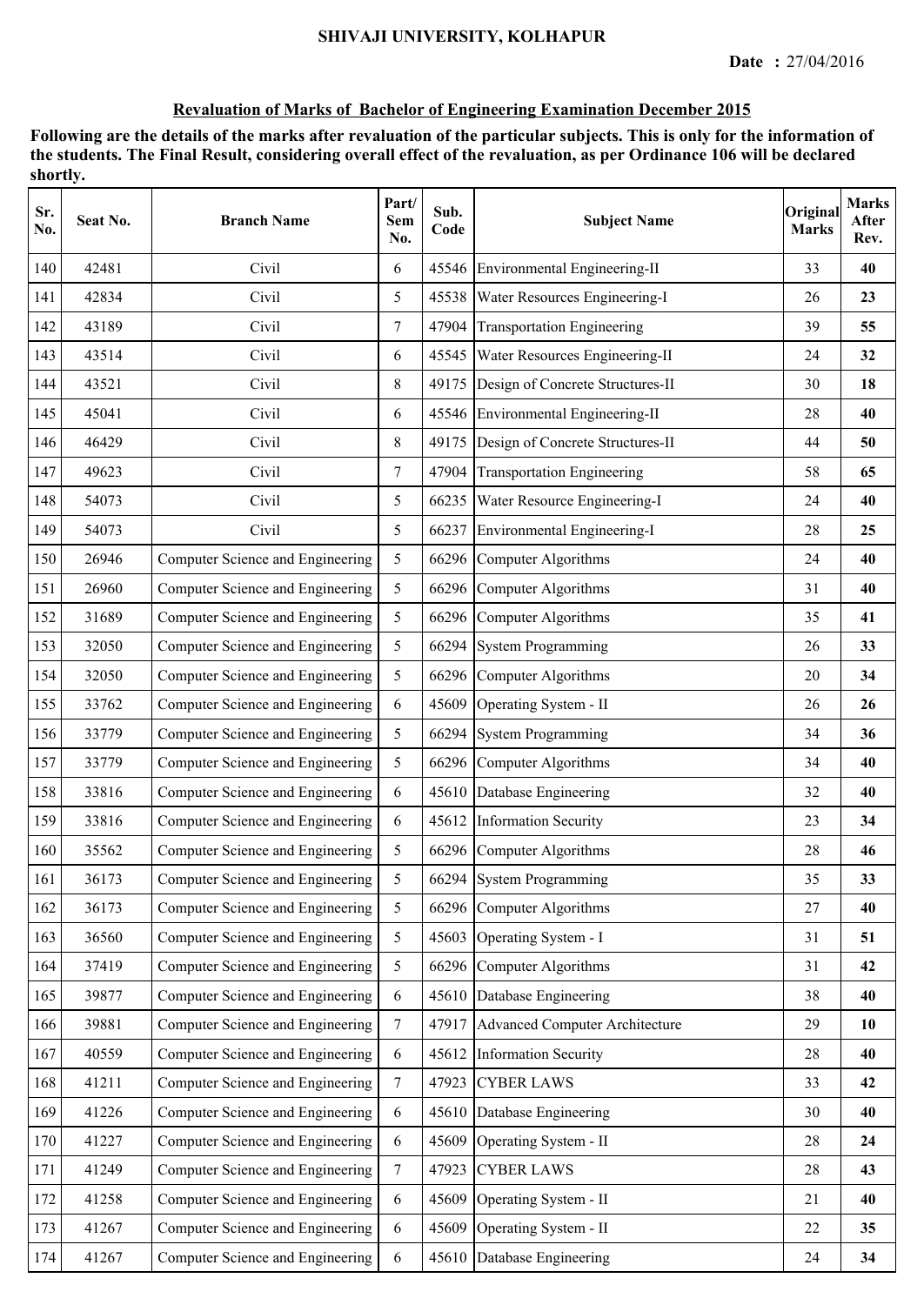| Sr.<br>No. | Seat No. | <b>Branch Name</b>               | Part/<br>Sem<br>No. | Sub.<br>Code | <b>Subject Name</b>                                              | Original<br><b>Marks</b> | <b>Marks</b><br>After<br>Rev. |
|------------|----------|----------------------------------|---------------------|--------------|------------------------------------------------------------------|--------------------------|-------------------------------|
| 175        | 41267    | Computer Science and Engineering | 7                   | 47923        | <b>CYBER LAWS</b>                                                | 31                       | 37                            |
| 176        | 41269    | Computer Science and Engineering | $\tau$              | 47923        | <b>CYBER LAWS</b>                                                | 30                       | 44                            |
| 177        | 41459    | Computer Science and Engineering | 6                   | 45609        | Operating System - II                                            | 36                       | 24                            |
| 178        | 41474    | Computer Science and Engineering | 6                   | 45609        | Operating System - II                                            | 29                       | 22                            |
| 179        | 41702    | Computer Science and Engineering | 6                   | 45609        | Operating System - II                                            | 22                       | 12                            |
| 180        | 41709    | Computer Science and Engineering | $\overline{7}$      |              | 47918 Distributed Systems                                        | 33                       | 43                            |
| 181        | 41714    | Computer Science and Engineering | $\overline{7}$      | 47918        | Distributed Systems                                              | 35                       | 43                            |
| 182        | 42635    | Computer Science and Engineering | 6                   | 45609        | Operating System - II                                            | 26                       | 37                            |
| 183        | 42640    | Computer Science and Engineering | 6                   | 45609        | Operating System - II                                            | 25                       | 44                            |
| 184        | 42787    | Computer Science and Engineering | $\tau$              |              | 47917 Advanced Computer Architecture                             | 29                       | 18                            |
| 185        | 43096    | Computer Science and Engineering | 6                   | 45609        | Operating System - II                                            | 24                       | 11                            |
| 186        | 43096    | Computer Science and Engineering | $\overline{7}$      | 47917        | <b>Advanced Computer Architecture</b>                            | 28                       | 26                            |
| 187        | 43107    | Computer Science and Engineering | 6                   |              | 45612 Information Security                                       | 33                       | 40                            |
| 188        | 43814    | Computer Science and Engineering | 6                   | 45609        | Operating System - II                                            | 34                       | 27                            |
| 189        | 43814    | Computer Science and Engineering | 6                   | 45612        | <b>Information Security</b>                                      | 22                       | 30                            |
| 190        | 43814    | Computer Science and Engineering | $\overline{7}$      | 47917        | Advanced Computer Architecture                                   | 24                       | 30                            |
| 191        | 43814    | Computer Science and Engineering | $\tau$              | 47919        | <b>Advanced Database Systems</b>                                 | 26                       | 44                            |
| 192        | 43943    | Computer Science and Engineering | 6                   | 45612        | <b>Information Security</b>                                      | 26                       | 28                            |
| 193        | 43944    | Computer Science and Engineering | $8\,$               | 49447        | Grid Technology                                                  | 35                       | 23                            |
| 194        | 44374    | Computer Science and Engineering | 6                   | 45609        | Operating System - II                                            | 30                       | 14                            |
| 195        | 44374    | Computer Science and Engineering | $\overline{7}$      |              | 47917 Advanced Computer Architecture                             | 26                       | 40                            |
| 196        | 44636    | Computer Science and Engineering | 6                   |              | 45609 Operating System - II                                      | 37                       | 37                            |
| 197        | 44636    | Computer Science and Engineering | 6                   | 45612        | <b>Information Security</b>                                      | 33                       | 41                            |
| 198        | 44640    | Computer Science and Engineering | 6                   | 45612        | <b>Information Security</b>                                      | 27                       | 40                            |
| 199        | 44751    | Computer Science and Engineering | 6                   | 45612        | <b>Information Security</b>                                      | 28                       | 33                            |
| 200        | 44752    | Computer Science and Engineering | 6                   | 45612        | <b>Information Security</b>                                      | 30                       | 29                            |
| 201        | 48200    | Computer Science and Engineering | $7\overline{ }$     | 47919        | <b>Advanced Database Systems</b>                                 | 56                       | 46                            |
| 202        | 48200    | Computer Science and Engineering | $\overline{7}$      |              | 47923 CYBER LAWS                                                 | 41                       | 58                            |
| 203        | 51310    | Computer Science and Engineering | $\tau$              | 47917        | <b>Advanced Computer Architecture</b>                            | 50                       | 55                            |
| 204        | 5339     | <b>ELEC</b>                      | $\overline{3}$      | 63369        | <b>Electrical Engineering Materials And Energy</b><br>Conversion | 26                       | 43                            |
| 205        | 6801     | <b>ELEC</b>                      | $\overline{3}$      | 63369        | Electrical Engineering Materials And Energy<br>Conversion        | 29                       | 34                            |
| 206        | 6801     | <b>ELEC</b>                      | 3                   | 63371        | Electromagnetic And Electrical Circuits                          | 38                       | 31                            |
| 207        | 6815     | ${\rm ELLC}$                     | 3                   | 63370        | Analog Electronic Engineering                                    | 20                       | 23                            |
| 208        | 6815     | ${\rm ELLC}$                     | $\overline{3}$      | 63371        | Electromagnetic And Electrical Circuits                          | 19                       | 21                            |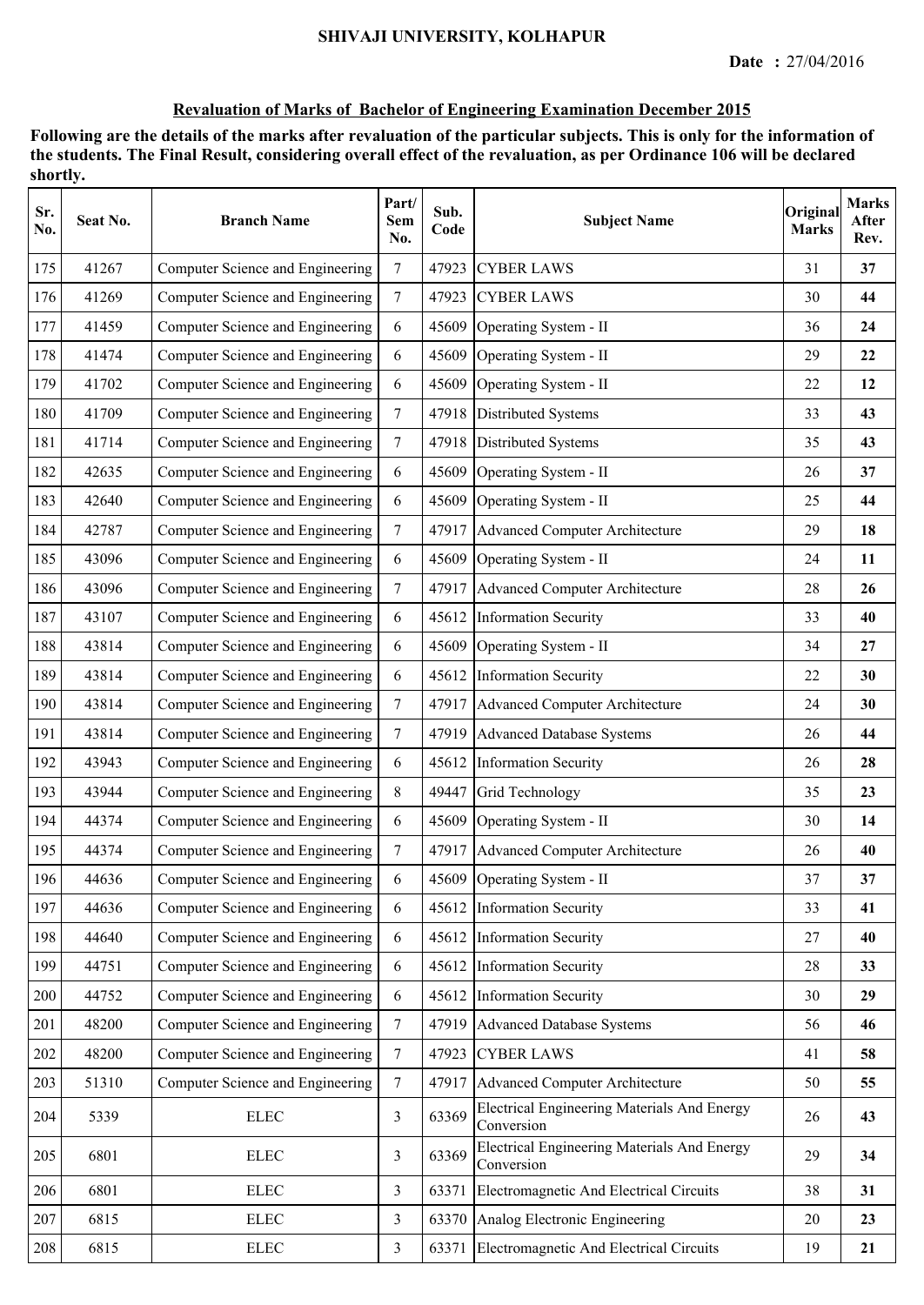| Sr.<br>No. | Seat No. | <b>Branch Name</b> | Part/<br><b>Sem</b><br>No. | Sub.<br>Code | <b>Subject Name</b>                                              | Original<br><b>Marks</b> | <b>Marks</b><br>After<br>Rev. |
|------------|----------|--------------------|----------------------------|--------------|------------------------------------------------------------------|--------------------------|-------------------------------|
| 209        | 8266     | <b>ELEC</b>        | 3                          | 63372        | <b>Measurements And Instrument</b>                               | 21                       | 40                            |
| 210        | 8267     | <b>ELEC</b>        | $\overline{3}$             | 63372        | Measurements And Instrument                                      | 28                       | 27                            |
| 211        | 8280     | <b>ELEC</b>        | 3                          |              | 63372 Measurements And Instrument                                | 28                       | 36                            |
| 212        | 8303     | <b>ELEC</b>        | 3                          | 63372        | Measurements And Instrument                                      | 30                       | 40                            |
| 213        | 11238    | <b>ELEC</b>        | 3                          | 63370        | Analog Electronic Engineering                                    | 33                       | 34                            |
| 214        | 11241    | <b>ELEC</b>        | 3                          | 63369        | <b>Electrical Engineering Materials And Energy</b><br>Conversion | 27                       | 41                            |
| 215        | 11241    | <b>ELEC</b>        | 3                          | 63372        | <b>Measurements And Instrument</b>                               | 17                       | 16                            |
| 216        | 11274    | <b>ELEC</b>        | 3                          | 63371        | Electromagnetic And Electrical Circuits                          | 31                       | 35                            |
| 217        | 14315    | <b>ELEC</b>        | 3                          | 63372        | Measurements And Instrument                                      | 31                       | 46                            |
| 218        | 14328    | <b>ELEC</b>        | $\overline{3}$             | 63372        | Measurements And Instrument                                      | 36                       | 40                            |
| 219        | 15494    | <b>ELEC</b>        | 3                          | 63372        | <b>Measurements And Instrument</b>                               | 38                       | 41                            |
| 220        | 15538    | <b>ELEC</b>        | 3                          | 63369        | <b>Electrical Engineering Materials And Energy</b><br>Conversion | 33                       | 33                            |
| 221        | 15553    | <b>ELEC</b>        | 3                          | 63372        | <b>Measurements And Instrument</b>                               | 37                       | 40                            |
| 222        | 15919    | <b>ELEC</b>        | 3                          | 63372        | Measurements And Instrument                                      | 26                       | 30                            |
| 223        | 18397    | <b>ELEC</b>        | 3                          | 63369        | <b>Electrical Engineering Materials And Energy</b><br>Conversion | 37                       | 54                            |
| 224        | 18404    | <b>ELEC</b>        | 3                          | 63372        | Measurements And Instrument                                      | 32                       | 32                            |
| 225        | 18589    | <b>ELEC</b>        | 3                          |              | 63370 Analog Electronic Engineering                              | 34                       | 40                            |
| 226        | 23589    | Electrical         | 5                          |              | 66254 Signals and Systems                                        | 29                       | 17                            |
| 227        | 24386    | Electrical         | 3                          | 63372        | <b>Measurements And Instrument</b>                               | 34                       | 43                            |
| 228        | 24388    | Electrical         | $\overline{4}$             |              | 63375 Power Electronics                                          | 26                       | 29                            |
| 229        | 24654    | Electrical         | 4                          |              | 63378 Control System I                                           | 19                       | 19                            |
| 230        | 25047    | Electrical         | $\overline{4}$             |              | 63374 DC Machines And Transformer                                | 30                       | 31                            |
| 231        | 25047    | Electrical         | $\overline{4}$             |              | 63376 Power Systems I                                            | $27\,$                   | 41                            |
| 232        | 25059    | Electrical         | $\overline{3}$             |              | 63368 Engineering Mathematics-III                                | 16                       | 22                            |
| 233        | 25066    | Electrical         | 3                          | 63371        | Electromagnetic And Electrical Circuits                          | 28                       | 29                            |
| 234        | 25066    | Electrical         | 5                          |              | 66250 Digital Electronics and Microcontroller                    | 27                       | 43                            |
| 235        | 25273    | Electrical         | $\overline{4}$             |              | 63376 Power Systems I                                            | 34                       | 50                            |
| 236        | 25492    | Electrical         | $\overline{4}$             | 63375        | <b>Power Electronics</b>                                         | 36                       | 28                            |
| 237        | 25492    | Electrical         | $\overline{4}$             | 63378        | Control System I                                                 | 30                       | 28                            |
| 238        | 25835    | Electrical         | 4                          | 63375        | Power Electronics                                                | 36                       | 46                            |
| 239        | 25848    | Electrical         | $\overline{4}$             | 63378        | Control System I                                                 | 33                       | 40                            |
| 240        | 26067    | Electrical         | $\overline{4}$             | 63378        | Control System I                                                 | 32                       | 32                            |
| 241        | 26190    | Electrical         | 3                          | 63369        | <b>Electrical Engineering Materials And Energy</b><br>Conver     | 37                       | 35                            |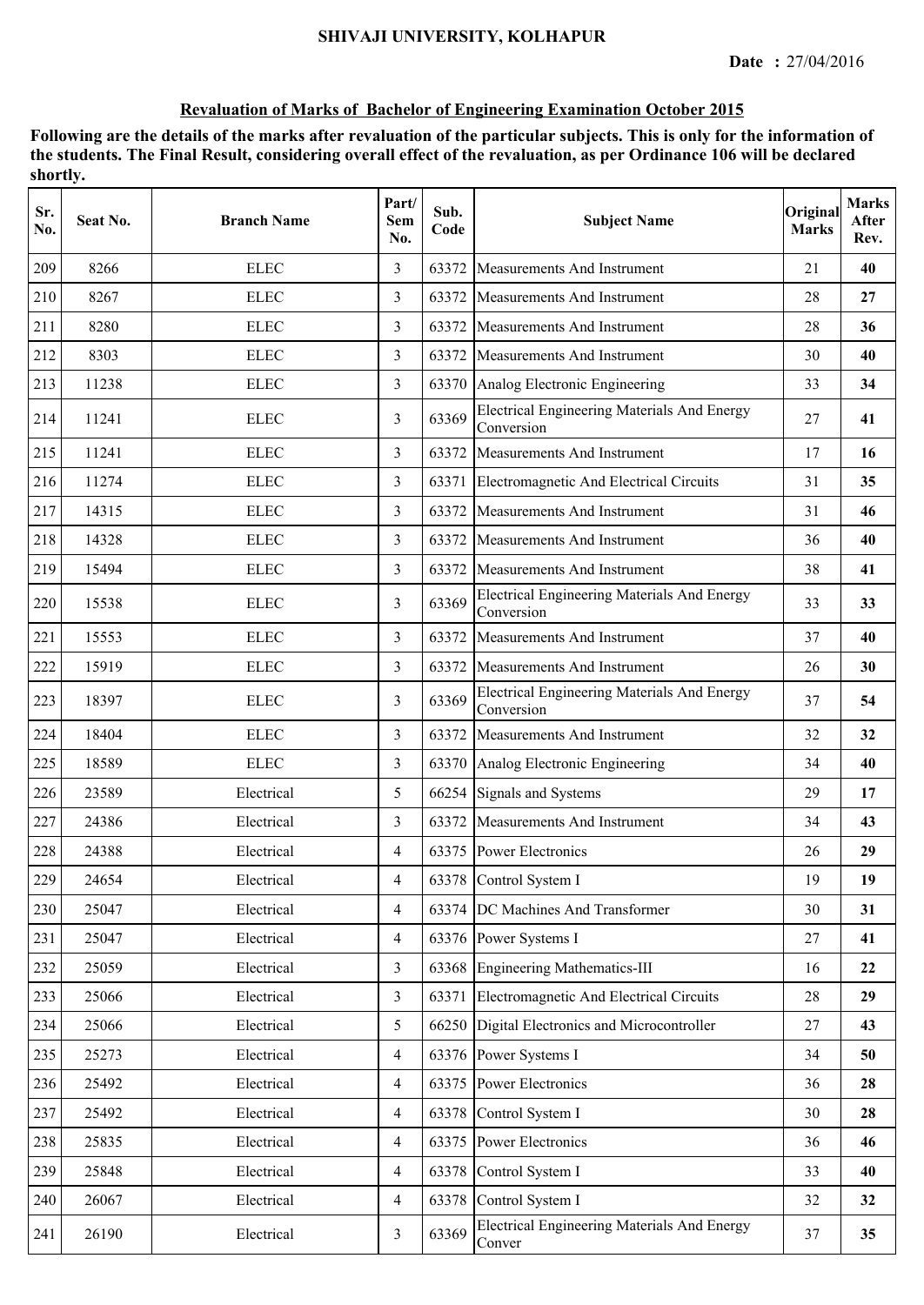| Sr.<br>No. | Seat No. | <b>Branch Name</b> | Part/<br>Sem<br>No. | Sub.<br>Code | <b>Subject Name</b>                           | Original<br><b>Marks</b> | <b>Marks</b><br>After<br>Rev. |
|------------|----------|--------------------|---------------------|--------------|-----------------------------------------------|--------------------------|-------------------------------|
| 242        | 26199    | Electrical         | 4                   | 63375        | Power Electronics                             | 29                       | 37                            |
| 243        | 26221    | Electrical         | $\overline{3}$      | 63372        | Measurements And Instrument                   | 39                       | 40                            |
| 244        | 26230    | Electrical         | $\overline{4}$      |              | 63375 Power Electronics                       | 35                       | 46                            |
| 245        | 26231    | Electrical         | $\overline{4}$      |              | 63375 Power Electronics                       | 29                       | 44                            |
| 246        | 26444    | Electrical         | 3                   | 63371        | Electromagnetic And Electrical Circuits       | 27                       | 35                            |
| 247        | 26444    | Electrical         | $\overline{4}$      | 63377        | Network Analysis And Synthesis                | 35                       | 36                            |
| 248        | 26456    | Electrical         | 4                   | 63377        | Network Analysis And Synthesis                | 26                       | 40                            |
| 249        | 26456    | Electrical         | 4                   | 63378        | Control System I                              | 27                       | 30                            |
| 250        | 26461    | Electrical         | 4                   | 63375        | Power Electronics                             | 29                       | 42                            |
| 251        | 28764    | Electrical         | 5                   |              | 66254 Signals and Systems                     | 38                       | 21                            |
| 252        | 29680    | Electrical         | $\overline{4}$      |              | 63375 Power Electronics                       | 27                       | 40                            |
| 253        | 29688    | Electrical         | $\overline{4}$      |              | 63375 Power Electronics                       | 29                       | 27                            |
| 254        | 29928    | Electrical         | 6                   | 45587        | Communication Engineering                     | 36                       | 34                            |
| 255        | 29933    | Electrical         | 5                   |              | 66252 Power Systems II                        | 36                       | 43                            |
| 256        | 29940    | Electrical         | 3                   |              | 66250 Engineering Mathematics-III             | 21                       | 11                            |
| 257        | 29940    | Electrical         | 5                   |              | 66254 Signals and Systems                     | 28                       | 17                            |
| 258        | 30692    | Electrical         | 4                   | 43647        | Digital Systems and Microprocessors           | 27                       | 31                            |
| 259        | 30883    | Electrical         | $\overline{4}$      | 43643        | Signals and Systems                           | 30                       | 18                            |
| 260        | 31137    | Electrical         | 5                   |              | 66250 Digital Electronics and Microcontroller | 30                       | 50                            |
| 261        | 31137    | Electrical         | 5                   |              | 66252 Power Systems II                        | 37                       | 43                            |
| 262        | 31141    | Electrical         | 5                   |              | 66250 Digital Electronics and Microcontroller | 34                       | 42                            |
| 263        | 31308    | Electrical         | 4                   |              | 43647 Digital Systems and Microprocessors     | 31                       | 40                            |
| 264        | 31974    | Electrical         | $\overline{3}$      | 63371        | Electromagnetic And Electrical Circuits       | 29                       | 18                            |
| 265        | 31974    | Electrical         | 5                   |              | 66254 Signals and Systems                     | 27                       | 25                            |
| 266        | 31982    | Electrical         | $\overline{4}$      |              | 63375 Power Electronics                       | 27                       | 33                            |
| 267        | 31994    | Electrical         | $\overline{4}$      |              | 63375 Power Electronics                       | 27                       | 35                            |
| 268        | 32026    | Electrical         | 5                   |              | 66250 Digital Electronics and Microcontroller | 38                       | 41                            |
| 269        | 32046    | Electrical         | 6                   |              | 45585 Power Electronics                       | 37                       | 42                            |
| 270        | 32419    | Electrical         | 4                   |              | 63375 Power Electronics                       | 23                       | 42                            |
| 271        | 32420    | Electrical         | 5                   | 66253        | Control System II                             | 35                       | 40                            |
| 272        | 32438    | Electrical         | $\overline{4}$      |              | 63375 Power Electronics                       | 34                       | 51                            |
| 273        | 32450    | Electrical         | 5                   | 66252        | Power Systems II                              | 32                       | 37                            |
| 274        | 32758    | Electrical         | 5                   |              | 66254 Signals and Systems                     | 28                       | 24                            |
| $275\,$    | 32764    | Electrical         | $\overline{4}$      | 43643        | Signals and Systems                           | 27                       | 15                            |
| 276        | 32764    | Electrical         | 5                   |              | 66253 Control System II                       | 34                       | 35                            |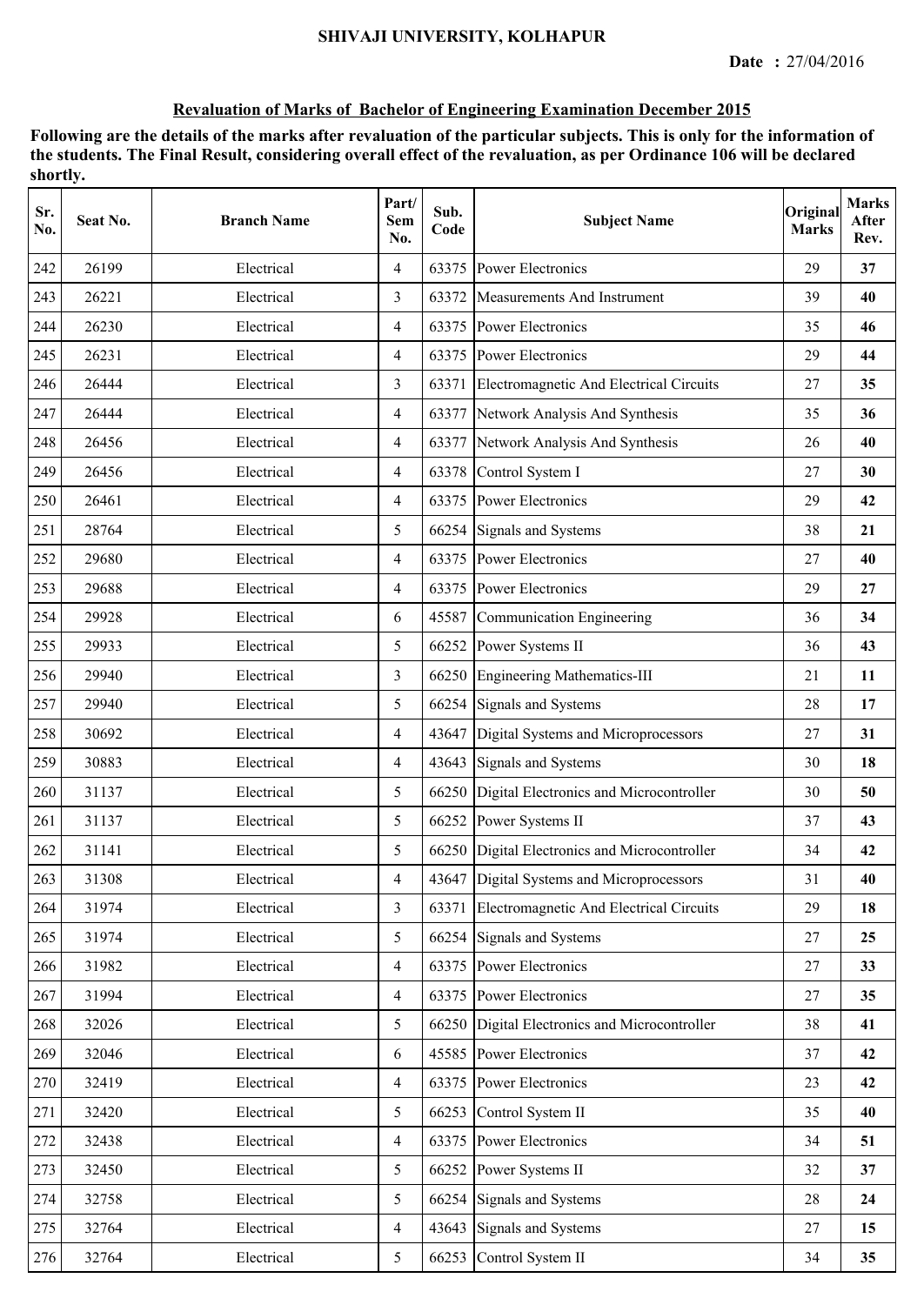| Sr.<br>No. | Seat No. | <b>Branch Name</b> | Part/<br><b>Sem</b><br>No. | Sub.<br>Code | <b>Subject Name</b>                        | Original<br><b>Marks</b> | <b>Marks</b><br>After<br>Rev. |
|------------|----------|--------------------|----------------------------|--------------|--------------------------------------------|--------------------------|-------------------------------|
| 277        | 32764    | Electrical         | 5                          | 66254        | Signals and Systems                        | 18                       | 30                            |
| 278        | 32769    | Electrical         | 3                          | 42709        | <b>Electrical Circuit Analysis</b>         | 37                       | 29                            |
| 279        | 32769    | Electrical         | 5                          | 45579        | Feedback Control Systems                   | 35                       | 40                            |
| 280        | 32774    | Electrical         | 3                          | 42709        | <b>Electrical Circuit Analysis</b>         | 23                       | 20                            |
| 281        | 32774    | Electrical         | 5                          |              | 45576 Electromagnetics                     | 20                       | 36                            |
| 282        | 32774    | Electrical         | 6                          | 45583        | Power System Stability and Control         | 27                       | 20                            |
| 283        | 33044    | Electrical         | $\overline{4}$             | 63378        | Control System I                           | 23                       | 41                            |
| 284        | 33063    | Electrical         | 5                          | 66250        | Digital Electronics and Microcontroller    | 38                       | 27                            |
| 285        | 33063    | Electrical         | 5                          | 66253        | Control System II                          | 23                       | 40                            |
| 286        | 33444    | Electrical         | $\overline{4}$             | 63378        | Control System I                           | 30                       | 22                            |
| 287        | 36502    | Electrical         | 5                          | 66252        | Power Systems II                           | 34                       | 54                            |
| 288        | 36540    | Electrical         | 5                          |              | 45576 Electromagnetics                     | 28                       | 26                            |
| 289        | 37645    | Electrical         | 5                          |              | 45580 Digital Signal Processing            | 35                       | 40                            |
| 290        | 37645    | Electrical         | 6                          | 45583        | Power System Stability and Control         | 21                       | 23                            |
| 291        | 38528    | Electrical         | 5                          | 66253        | Control System II                          | 23                       | 24                            |
| 292        | 38916    | Electrical         | 5                          | 45576        | Electromagnetics                           | 26                       | 24                            |
| 293        | 39026    | Electrical         | 5                          | 66250        | Digital Electronics and Microcontroller    | 29                       | 35                            |
| 294        | 39026    | Electrical         | 5                          | 66254        | Signals and Systems                        | 34                       | 22                            |
| 295        | 39171    | Electrical         | 6                          | 45587        | Communication Engineering                  | 36                       | 40                            |
| 296        | 39770    | Electrical         | 5                          |              | 66254 Signals and Systems                  | 27                       | 21                            |
| 297        | 39828    | Electrical         | 6                          |              | 45585 Power Electronics                    | 28                       | 40                            |
| 298        | 40024    | Electrical         | 5                          |              | 66253 Control System II                    | 34                       | 35                            |
| 299        | 40495    | Electrical         | 6                          |              | 45585 Power Electronics                    | 36                       | 40                            |
| 300        | 40516    | Electrical         | 5                          | 45580        | Digital Signal Processing                  | 37                       | 40                            |
| 301        | 40516    | Electrical         | 6                          |              | 45586 Microcontroller and Its Applications | 34                       | 30                            |
| 302        | 40516    | Electrical         | 6                          | 45587        | Communication Engineering                  | 26                       | 28                            |
| 303        | 40709    | Electrical         | 5                          | 45576        | Electromagnetics                           | 37                       | 50                            |
| 304        | 40709    | Electrical         | 6                          | 45584        | Control Systems Design                     | 30                       | 40                            |
| 305        | 40998    | Electrical         | 5                          |              | 66252 Power Systems II                     | 33                       | 36                            |
| 306        | 40998    | Electrical         | 5                          | 66253        | Control System II                          | 30                       | 31                            |
| 307        | 42606    | Electrical         | 6                          | 45585        | <b>Power Electronics</b>                   | 29                       | 31                            |
| 308        | 42610    | Electrical         | 6                          | 45584        | Control Systems Design                     | 37                       | 28                            |
| 309        | 42617    | Electrical         | 5                          | 45580        | Digital Signal Processing                  | 21                       | 21                            |
| 310        | 42621    | Electrical         | 5                          |              | 45576 Electromagnetics                     | 28                       | 24                            |
| 311        | 43281    | Electrical         | 6                          |              | 45585 Power Electronics                    | $28\,$                   | 32                            |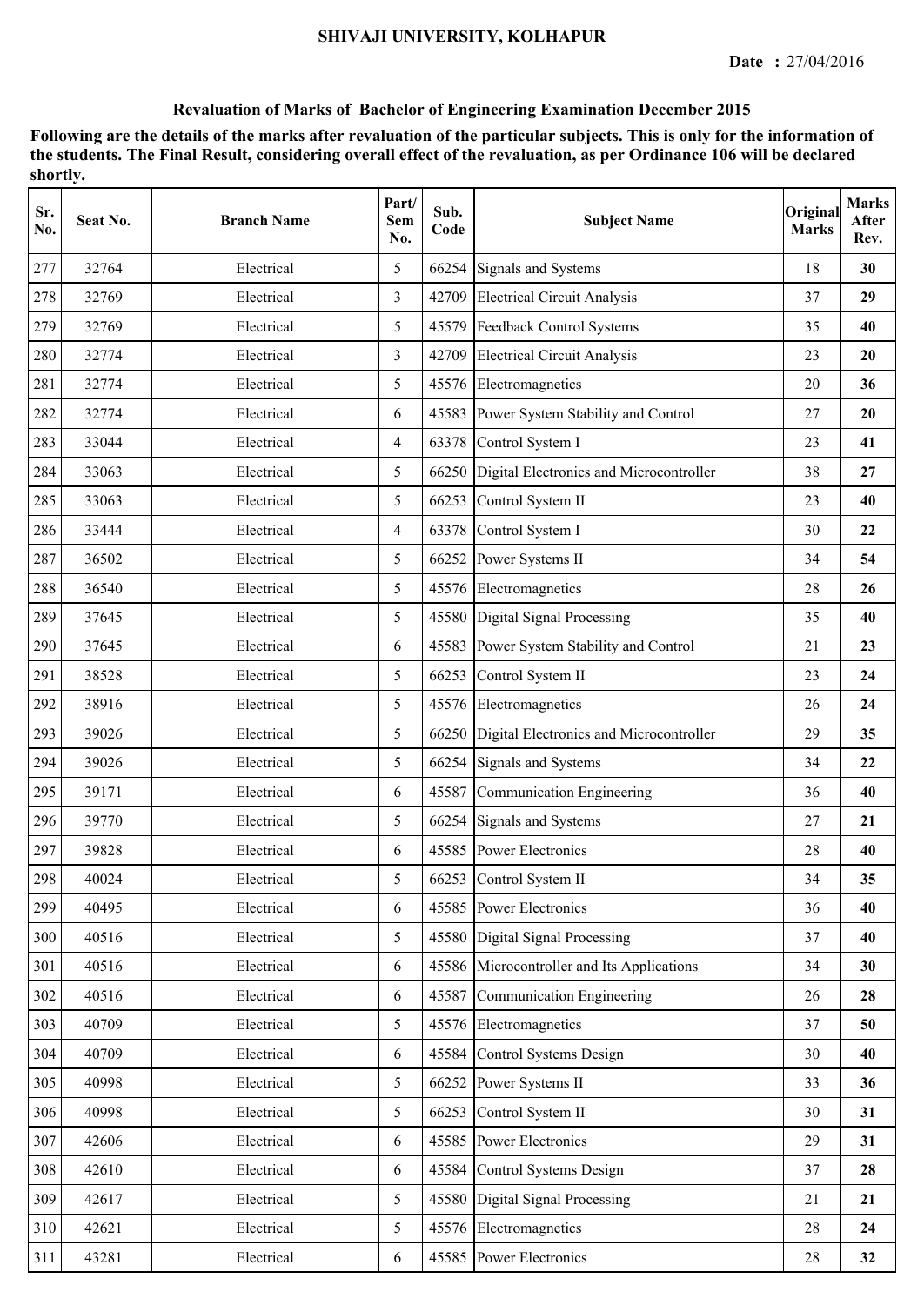| Sr.<br>No. | Seat No. | <b>Branch Name</b> | Part/<br>Sem<br>No. | Sub.<br>Code | <b>Subject Name</b>                      | Original<br><b>Marks</b> | <b>Marks</b><br>After<br>Rev. |
|------------|----------|--------------------|---------------------|--------------|------------------------------------------|--------------------------|-------------------------------|
| 312        | 43405    | Electrical         | 5                   |              | 45579 Feedback Control Systems           | 30                       | 40                            |
| 313        | 43877    | Electrical         | 6                   | 45587        | Communication Engineering                | 31                       | 36                            |
| 314        | 43887    | Electrical         | 6                   |              | 45587 Communication Engineering          | 31                       | 34                            |
| 315        | 43892    | Electrical         | 6                   |              | 45587 Communication Engineering          | 30                       | 34                            |
| 316        | 43894    | Electrical         | 6                   |              | 45587 Communication Engineering          | 29                       | 30                            |
| 317        | 44077    | Electrical         | 5                   |              | 45579 Feedback Control Systems           | 32                       | 32                            |
| 318        | 44077    | Electrical         | 5                   |              | 45580 Digital Signal Processing          | 21                       | 20                            |
| 319        | 44077    | Electrical         | $\tau$              |              | 47936 High Voltage Engineering           | 31                       | 44                            |
| 320        | 44077    | Electrical         | $\tau$              |              | 47939 FACTS                              | 31                       | 38                            |
| 321        | 44081    | Electrical         | 5                   |              | 45580 Digital Signal Processing          | 29                       | 32                            |
| 322        | 44086    | Electrical         | $\overline{7}$      |              | 47939 FACTS                              | 26                       | 36                            |
| 323        | 44219    | Electrical         | 6                   |              | 45587 Communication Engineering          | 33                       | 42                            |
| 324        | 44219    | Electrical         | $\tau$              |              | 47937 Advanced Switchgear and Protection | 52                       | 56                            |
| 325        | 44219    | Electrical         | 7                   |              | 47939 FACTS                              | 58                       | 58                            |
| 326        | 44233    | Electrical         | 6                   |              | 45585 Power Electronics                  | 33                       | 45                            |
| 327        | 44233    | Electrical         | 6                   | 45587        | Communication Engineering                | 34                       | 40                            |
| 328        | 44565    | Electrical         | 6                   | 45585        | <b>Power Electronics</b>                 | 29                       | 41                            |
| 329        | 44580    | Electrical         | 5                   | 45576        | Electromagnetics                         | 28                       | 40                            |
| 330        | 44740    | Electrical         | 5                   |              | 45576 Electromagnetics                   | 31                       | 32                            |
| 331        | 45111    | Electrical         | 5                   |              | 45576 Electromagnetics                   | 31                       | 42                            |
| 332        | 45111    | Electrical         | $\overline{7}$      |              | 47937 Advanced Switchgear and Protection | 27                       | 46                            |
| 333        | 45137    | Electrical         | 6                   |              | 45587 Communication Engineering          | 28                       | 30                            |
| 334        | 45146    | Electrical         | 5                   |              | 45576 Electromagnetics                   | 23                       | 37                            |
| 335        | 45150    | Electrical         | 5                   |              | 45576 Electromagnetics                   | 23                       | 20                            |
| 336        | 45263    | Electrical         | 6                   |              | 45585 Power Electronics                  | 29                       | 40                            |
| 337        | 45272    | Electrical         | $\overline{7}$      |              | 47936 High Voltage Engineering           | 34                       | 43                            |
| 338        | 45304    | Electrical         | 5                   |              | 45576 Electromagnetics                   | 28                       | 27                            |
| 339        | 45515    | Electrical         | 6                   |              | 45585 Power Electronics                  | 24                       | 36                            |
| 340        | 45524    | Electrical         | 5                   |              | 45576 Electromagnetics                   | 30                       | 33                            |
| 341        | 26912    | Electronics        | 5                   | 66282        | Electromagnetic Engineering              | 29                       | 33                            |
| 342        | 28019    | Electronics        | 3                   |              | 42675 Engineering Mathematics - III      | 34                       | 40                            |
| 343        | 28019    | Electronics        | 5                   | 66280        | Signal and Systems                       | 32                       | 40                            |
| 344        | 28029    | Electronics        | $\overline{4}$      | 63440        | Linear Integrated Circuits               | 32                       | 30                            |
| 345        | 28029    | Electronics        | 5                   | 66280        | Signal and Systems                       | 34                       | 40                            |
| 346        | 28029    | Electronics        | 5                   | 66282        | Electromagnetic Engineering              | 32                       | 30                            |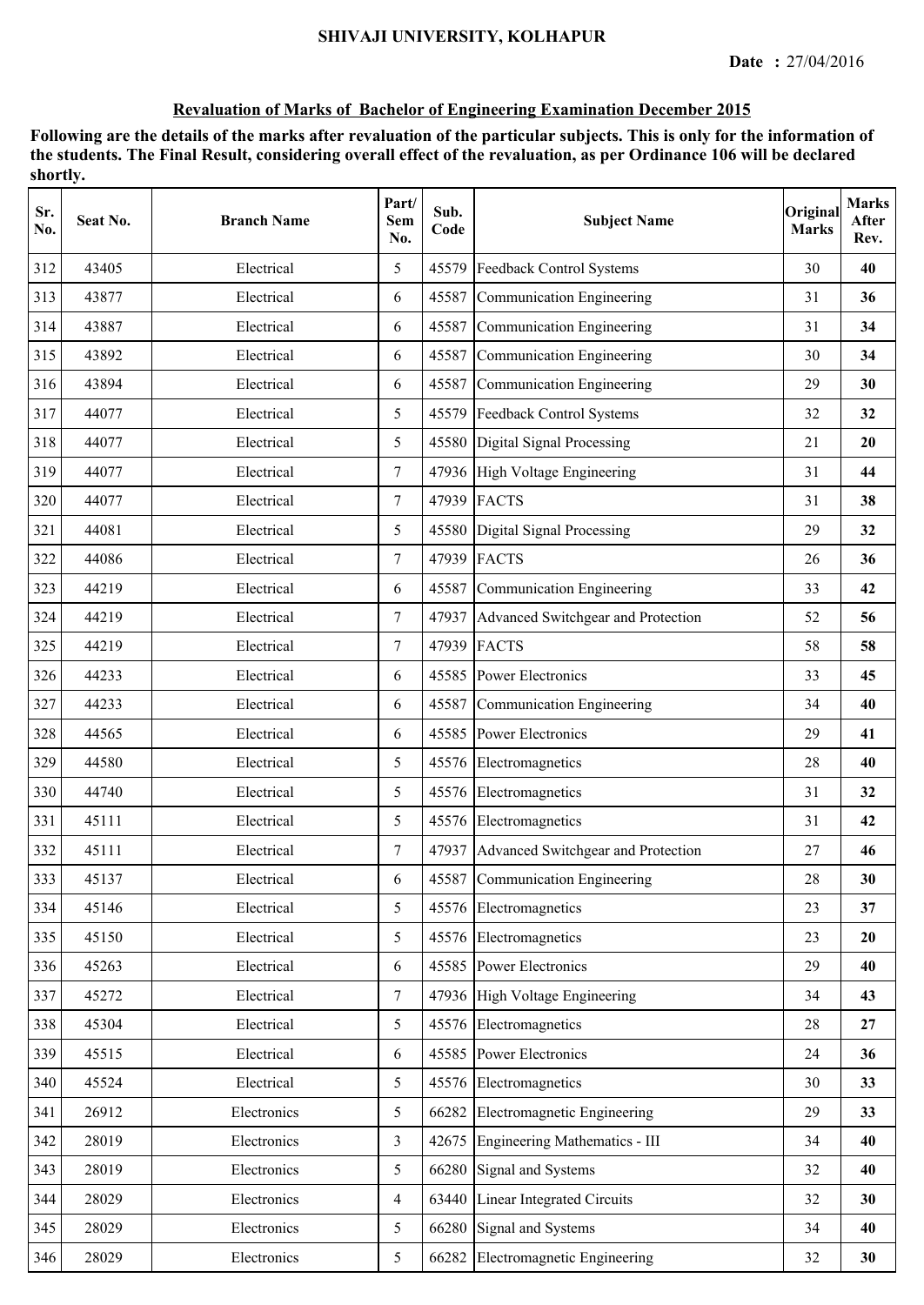| Sr.<br>No. | Seat No. | <b>Branch Name</b>       | Part/<br>Sem<br>No. | Sub.<br>Code | <b>Subject Name</b>                           | Original<br><b>Marks</b> | <b>Marks</b><br>After<br>Rev. |
|------------|----------|--------------------------|---------------------|--------------|-----------------------------------------------|--------------------------|-------------------------------|
| 347        | 28032    | Electronics              | 3                   | 42675        | Engineering Mathematics - III                 | 30                       | 31                            |
| 348        | 28032    | Electronics              | 3                   | 42678        | Network Analysis                              | 32                       | 41                            |
| 349        | 28032    | Electronics              | 5                   | 66281        | Microcontroller                               | 32                       | 18                            |
| 350        | 28032    | Electronics              | 5                   |              | 66284 Digital Communication                   | 33                       | 45                            |
| 351        | 28033    | Electronics              | 3                   |              | 63434 Engineering Mathematics - III           | 25                       | 40                            |
| 352        | 28033    | Electronics              | 6                   |              | 45598 Digital Signal Processing               | 34                       | 14                            |
| 353        | 28037    | Electronics              | 5                   | 66282        | Electromagnetic Engineering                   | 36                       | 29                            |
| 354        | 28390    | Electronics              | 5                   | 66280        | Signal and Systems                            | 22                       | 26                            |
| 355        | 28390    | Electronics              | 5                   | 66283        | <b>VLSI</b> Design                            | 23                       | 26                            |
| 356        | 28396    | Electronics              | 5                   | 66280        | Signal and Systems                            | 24                       | 25                            |
| 357        | 28396    | Electronics              | 5                   | 66283        | <b>VLSI</b> Design                            | 35                       | 40                            |
| 358        | 28427    | Electronics              | 3                   |              | 63434 Engineering Mathematics - III           | 23                       | 28                            |
| 359        | 30127    | Electronics              | $\overline{4}$      |              | 63443 Digital System And Microprocessor       | 29                       | 26                            |
| 360        | 30127    | Electronics              | 4                   |              | 63444 Control System Engineering              | 34                       | 40                            |
| 361        | 35985    | Electronics              | 5                   | 66281        | Microcontroller                               | 28                       | 44                            |
| 362        | 41191    | Electronics              | 5                   | 45592        | Electromagnetic Engineering                   | 31                       | 18                            |
| 363        | 42111    | Electronics              | $\tau$              |              | 47946 Embedded System Design                  | 41                       | 54                            |
| 364        | 42111    | Electronics              | $\tau$              | 47948        | Video Engineering                             | 51                       | 55                            |
| 365        | 45652    | Electronics              | $\overline{7}$      |              | 47947 Power Electronics and Drives            | 22                       | 25                            |
| 366        | 25880    | Electronics & Tele-comm. | 3                   |              | 42729 Analog Electronic circuits & Design - I | 31                       | 28                            |
| 367        | 27057    | Electronics & Tele-comm. | $\overline{4}$      |              | 63469 Electromagnetic Engineering             | 27                       | 24                            |
| 368        | 28117    | Electronics & Tele-comm. | 4                   |              | 63469 Electromagnetic Engineering             | 24                       | 22                            |
| 369        | 28155    | Electronics & Tele-comm. | $\overline{3}$      |              | 63460 Engineering Mathematics - III           | 18                       | 29                            |
| 370        | 29954    | Electronics & Tele-comm. | $\overline{4}$      | 43665        | Microprocessor and peripherals                | 33                       | 24                            |
| 371        | 30206    | Electronics & Tele-comm. | $\overline{4}$      | 63468        | Data Structure                                | 23                       | 28                            |
| 372        | 30287    | Electronics & Tele-comm. | $\overline{3}$      |              | 42729 Analog Electronic circuits & Design - I | 25                       | 16                            |
| 373        | 30919    | Electronics & Tele-comm. | $\overline{3}$      |              | 63460 Engineering Mathematics-III             | 28                       | 27                            |
| 374        | 32069    | Electronics & Tele-comm. | $\overline{4}$      | 63469        | Electromagnetic Engineering                   | 28                       | 29                            |
| 375        | 32823    | Electronics & Tele-comm. | $\overline{4}$      |              | 63466 Analog Circuits-II                      | 32                       | 31                            |
| 376        | 32823    | Electronics & Tele-comm. | $\overline{4}$      | 63469        | Electromagnetic Engineering                   | 26                       | 22                            |
| 377        | 32833    | Electronics & Tele-comm. | $\overline{4}$      |              | 43665 Microprocessor and peripherals          | 28                       | 30                            |
| 378        | 32872    | Electronics & Tele-comm. | 5                   | 66315        | <b>Control Systems</b>                        | 33                       | 40                            |
| 379        | 32872    | Electronics & Tele-comm. | 5                   |              | 66316 Signals and Systems                     | 28                       | 36                            |
| 380        | 32874    | Electronics & Tele-comm. | $\overline{3}$      | 63460        | Engineering Mathematics-III                   | 3                        | 13                            |
| 381        | 32874    | Electronics & Tele-comm. | $\overline{4}$      |              | 63468 Data Structure                          | 36                       | 27                            |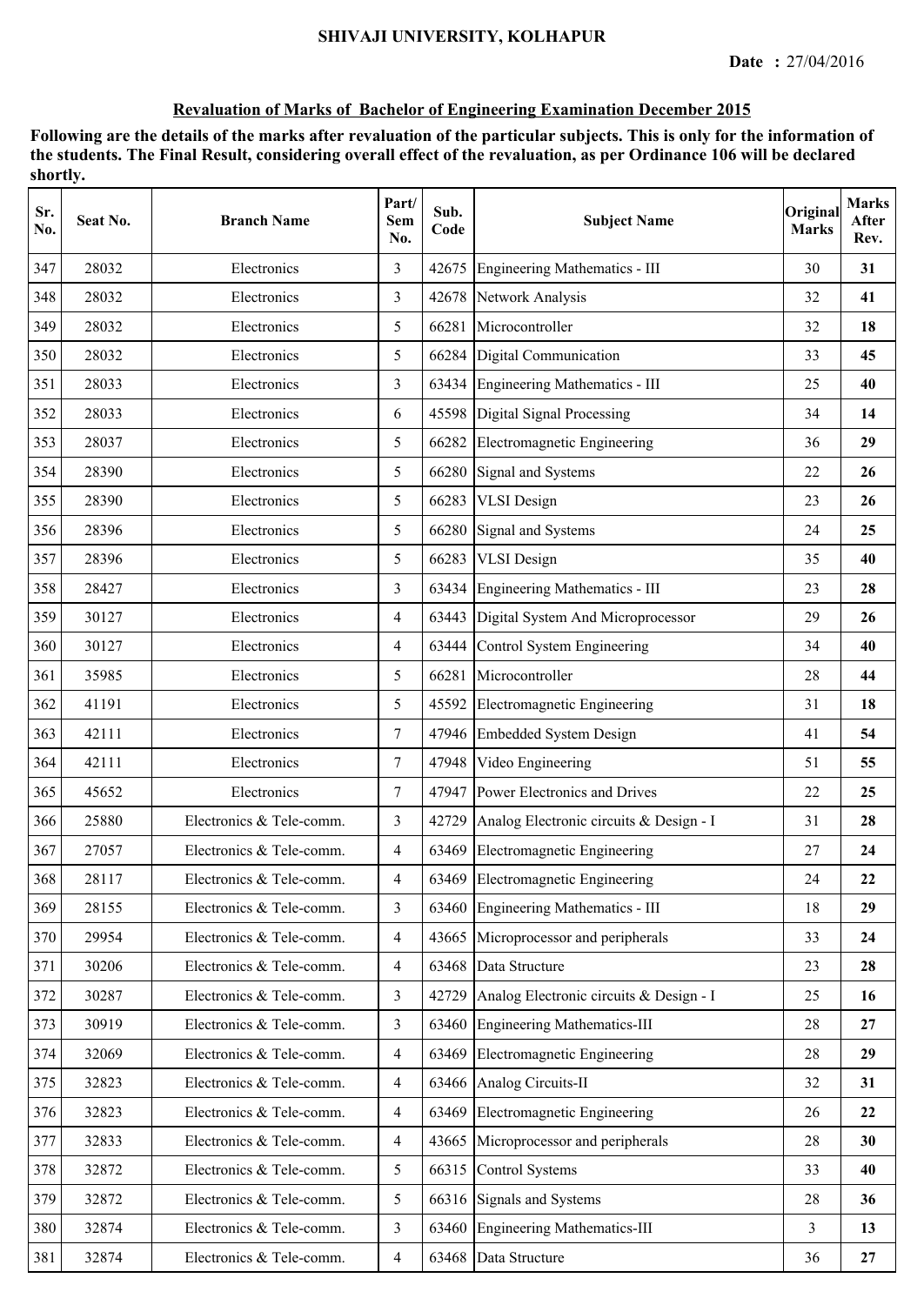| Sr.<br>No. | Seat No. | <b>Branch Name</b>            | Part/<br>Sem<br>No. | Sub.<br>Code | <b>Subject Name</b>                              | Original<br><b>Marks</b> | <b>Marks</b><br>After<br>Rev. |
|------------|----------|-------------------------------|---------------------|--------------|--------------------------------------------------|--------------------------|-------------------------------|
| 382        | 32874    | Electronics & Tele-comm.      | 5                   |              | 66316 Signals and Systems                        | 18                       | 32                            |
| 383        | 32874    | Electronics & Tele-comm.      | 5                   | 66317        | <b>Power Electronics</b>                         | 16                       | 20                            |
| 384        | 33493    | Electronics & Tele-comm.      | 3                   | 63460        | Engineering Mathematics-III                      | 28                       | 44                            |
| 385        | 33493    | Electronics & Tele-comm.      | $\overline{4}$      | 63469        | Electromagnetic Engineering                      | 29                       | 29                            |
| 386        | 33507    | Electronics & Tele-comm.      | $\overline{4}$      | 63469        | Electromagnetic Engineering                      | 22                       | 18                            |
| 387        | 33507    | Electronics & Tele-comm.      | 5                   |              | 66317 Power Electronics                          | 29                       | 35                            |
| 388        | 33519    | Electronics & Tele-comm.      | $\overline{4}$      | 63469        | Electromagnetic Engineering                      | 23                       | 26                            |
| 389        | 33519    | Electronics & Tele-comm.      | 5                   | 66315        | Control Systems                                  | 30                       | 36                            |
| 390        | 33529    | Electronics & Tele-comm.      | $\overline{4}$      |              | 63466 Analog Circuits-II                         | 30                       | 27                            |
| 391        | 33858    | Electronics & Tele-comm.      | 5                   | 45686        | Microcontroller                                  | 20                       | 20                            |
| 392        | 33858    | Electronics & Tele-comm.      | 5                   | 45687        | Signals& Systems                                 | 32                       | 40                            |
| 393        | 33858    | Electronics & Tele-comm.      | 6                   | 45692        | Digital Signal Processing                        | 27                       | 30                            |
| 394        | 33858    | Electronics & Tele-comm.      | 6                   |              | 45694 VLSI Design                                | 33                       | 29                            |
| 395        | 34913    | Electronics & Tele-comm.      | 5                   |              | 45688 Antennas and Wave Propagation              | 31                       | 40                            |
| 396        | 35712    | Electronics & Tele-comm.      | 6                   |              | 45696 Industrial Management                      | 35                       | 30                            |
| 397        | 41071    | Electronics & Tele-comm.      | 5                   | 45687        | Signals& Systems                                 | 33                       | 40                            |
| 398        | 41071    | Electronics & Tele-comm.      | 5                   |              | 45688 Antennas and Wave Propagation              | 34                       | 30                            |
| 399        | 45439    | Electronics & Tele-comm.      | $\tau$              |              | 47928 Microwave Engineering                      | 33                       | 30                            |
| 400        | 46895    | Electronics & Tele-comm.      | $\tau$              |              | 47928 Microwave Engineering                      | 29                       | 40                            |
| 401        | 47653    | Electronics & Tele-comm.      | $\overline{7}$      |              | 47926 Computer Communication Network             | 41                       | 42                            |
| 402        | 6094     | <b>ELET</b>                   | 3                   |              | 63436 Electronics Circuits Analysis And Design-I | 37                       | 40                            |
| 403        | 12698    | <b>ELET</b>                   | 3                   |              | 63435 Electronic Measurement And Instrumentation | 34                       | 32                            |
| 404        | 10654    | <b>ENVI</b>                   | $\overline{3}$      | 63502        | <b>Fluid Mechanics</b>                           | 32                       | 40                            |
| 405        | 15145    | $\ensuremath{\text{ETC}}$     | $\overline{3}$      | 63460        | Engineering Mathematics-III                      | 28                       | 41                            |
| 406        | 16035    | $\ensuremath{\text{ETC}}$     | $\overline{3}$      | 63460        | Engineering Mathematics-III                      | 28                       | 25                            |
| 407        | 16035    | $\ensuremath{\text{ETC}}$     | $\overline{3}$      | 63463        | Network Analysis                                 | 34                       | 29                            |
| 408        | 16765    | $\ensuremath{\text{ETC}}$     | $\overline{3}$      | 63461        | Analog Circuits-I                                | 28                       | 30                            |
| 409        | 17101    | $\ensuremath{\text{ETC}}$     | $\overline{3}$      | 63463        | Network Analysis                                 | 29                       | 40                            |
| 410        | 17102    | $\ensuremath{\text{ETC}}$     | $\overline{3}$      | 63460        | Engineering Mathematics-III                      | 30                       | 34                            |
| 411        | 17102    | <b>ETC</b>                    | $\overline{3}$      | 63463        | Network Analysis                                 | 29                       | 30                            |
| 412        | 17162    | $\ensuremath{\text{ETC}}$     | $\overline{3}$      | 63461        | Analog Circuits-I                                | 28                       | 30                            |
| 413        | 26974    | <b>Information Technology</b> | 5                   | 66303        | <b>System Programming</b>                        | 20                       | 20                            |
| 414        | 27404    | <b>Information Technology</b> | 5                   | 66302        | Computer Algorithms                              | 29                       | 27                            |
| 415        | 27405    | <b>Information Technology</b> | $\overline{4}$      | 63521        | Theory Of Computation                            | 19                       | 32                            |
| 416        | 27831    | <b>Information Technology</b> | $\overline{4}$      | 63521        | Theory Of Computation                            | 31                       | 24                            |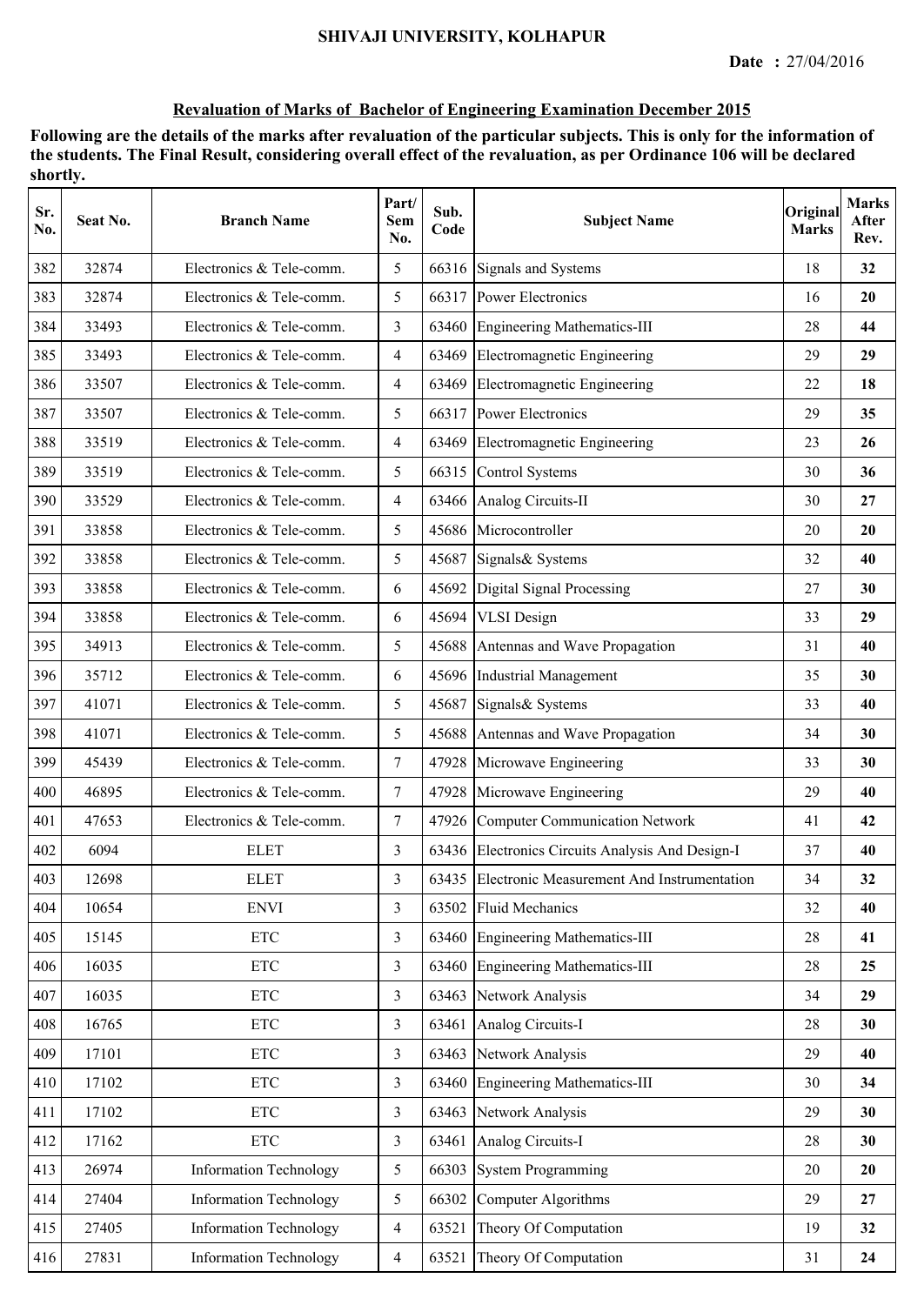| Sr.<br>No. | Seat No. | <b>Branch Name</b>            | Part/<br>Sem<br>No. | Sub.<br>Code | <b>Subject Name</b>                       | Original<br><b>Marks</b> | <b>Marks</b><br>After<br>Rev. |
|------------|----------|-------------------------------|---------------------|--------------|-------------------------------------------|--------------------------|-------------------------------|
| 417        | 27855    | <b>Information Technology</b> | 3                   |              | 63516 Statistics & Fuzzy Systems          | 31                       | 40                            |
| 418        | 27858    | <b>Information Technology</b> | $\overline{3}$      | 63516        | Statistics & Fuzzy Systems                | 26                       | 40                            |
| 419        | 27859    | <b>Information Technology</b> | 6                   | 45679        | Database Engineering                      | 36                       | 37                            |
| 420        | 27859    | <b>Information Technology</b> | 6                   | 45682        | Internet Technology                       | 38                       | 40                            |
| 421        | 28081    | <b>Information Technology</b> | 5                   |              | 66304 Object Oriented Modeling and Design | 34                       | 32                            |
| 422        | 29753    | <b>Information Technology</b> | 5                   | 66304        | Object Oriented Modeling and Design       | 31                       | 34                            |
| 423        | 33264    | <b>Information Technology</b> | $\overline{4}$      | 43641        | Software Engineering                      | 28                       | 42                            |
| 424        | 33820    | <b>Information Technology</b> | 5                   | 66303        | <b>System Programming</b>                 | 25                       | 34                            |
| 425        | 34804    | <b>Information Technology</b> | 5                   | 66304        | Object Oriented Modeling and Design       | 38                       | 36                            |
| 426        | 34832    | <b>Information Technology</b> | 5                   | 66302        | Computer Algorithms                       | 24                       | 42                            |
| 427        | 34840    | <b>Information Technology</b> | 6                   | 45679        | Database Engineering                      | 39                       | 42                            |
| 428        | 34866    | <b>Information Technology</b> | 6                   | 45679        | Database Engineering                      | 26                       | 42                            |
| 429        | 34866    | <b>Information Technology</b> | 6                   | 45682        | Internet Technology                       | 33                       | 46                            |
| 430        | 37516    | <b>Information Technology</b> | 5                   | 66302        | Computer Algorithms                       | 36                       | 42                            |
| 431        | 41272    | <b>Information Technology</b> | 6                   | 45679        | Database Engineering                      | 29                       | 40                            |
| 432        | 41272    | <b>Information Technology</b> | $\tau$              | 47972        | Advanced Database systems                 | 36                       | 40                            |
| 433        | 41272    | <b>Information Technology</b> | $\tau$              | 47973        | Real Time Systems                         | 27                       | 42                            |
| 434        | 41276    | <b>Information Technology</b> | $\boldsymbol{7}$    | 47972        | Advanced Database systems                 | 37                       | 40                            |
| 435        | 41276    | <b>Information Technology</b> | $\tau$              | 47977        | <b>Cyber Laws</b>                         | 33                       | 40                            |
| 436        | 41278    | <b>Information Technology</b> | $\tau$              |              | 47972 Advanced Database systems           | 36                       | 45                            |
| 437        | 45434    | <b>Information Technology</b> | 6                   | 45681        | Software Testing and Quality Assurance    | 30                       | 40                            |
| 438        | 45434    | <b>Information Technology</b> | $\tau$              |              | 47972 Advanced Database systems           | 23                       | 40                            |
| 439        | 45434    | <b>Information Technology</b> | $\tau$              | 47977        | <b>Cyber Laws</b>                         | 34                       | 41                            |
| 440        | 45437    | <b>Information Technology</b> | $\tau$              | 47972        | Advanced Database systems                 | 31                       | 41                            |
| 441        | 45762    | <b>Information Technology</b> | $\tau$              | 47973        | Real Time Systems                         | 30                       | 40                            |
| 442        | 45762    | <b>Information Technology</b> | $\overline{7}$      | 47977        | Cyber Laws                                | 37                       | 40                            |
| 443        | 46813    | <b>Information Technology</b> | $\tau$              |              | 47976 Project Management                  | 34                       | 28                            |
| 444        | 52833    | <b>Information Technology</b> | $\overline{7}$      |              | 47977 Cyber Laws                          | 31                       | 44                            |
| 445        | 52835    | <b>Information Technology</b> | $\tau$              | 47971        | Mobile Technology                         | 48                       | 58                            |
| 446        | 52835    | <b>Information Technology</b> | $\overline{7}$      | 47973        | Real Time Systems                         | 67                       | 60                            |
| 447        | 52840    | <b>Information Technology</b> | $\tau$              | 47971        | Mobile Technology                         | 29                       | 33                            |
| 448        | 10113    | IT                            | $\overline{3}$      | 63512        | <b>Discrete Mathematical Structures</b>   | 38                       | 43                            |
| 449        | 10132    | IT                            | $\overline{3}$      |              | 63516 Statistics & Fuzzy Systems          | 29                       | 42                            |
| 450        | 11853    | IT                            | $\overline{3}$      |              | 63516 Statistics & Fuzzy Systems          | 22                       | 42                            |
| 451        | 11858    | IT                            | $\overline{3}$      |              | 63516 Statistics & Fuzzy Systems          | $27\,$                   | 43                            |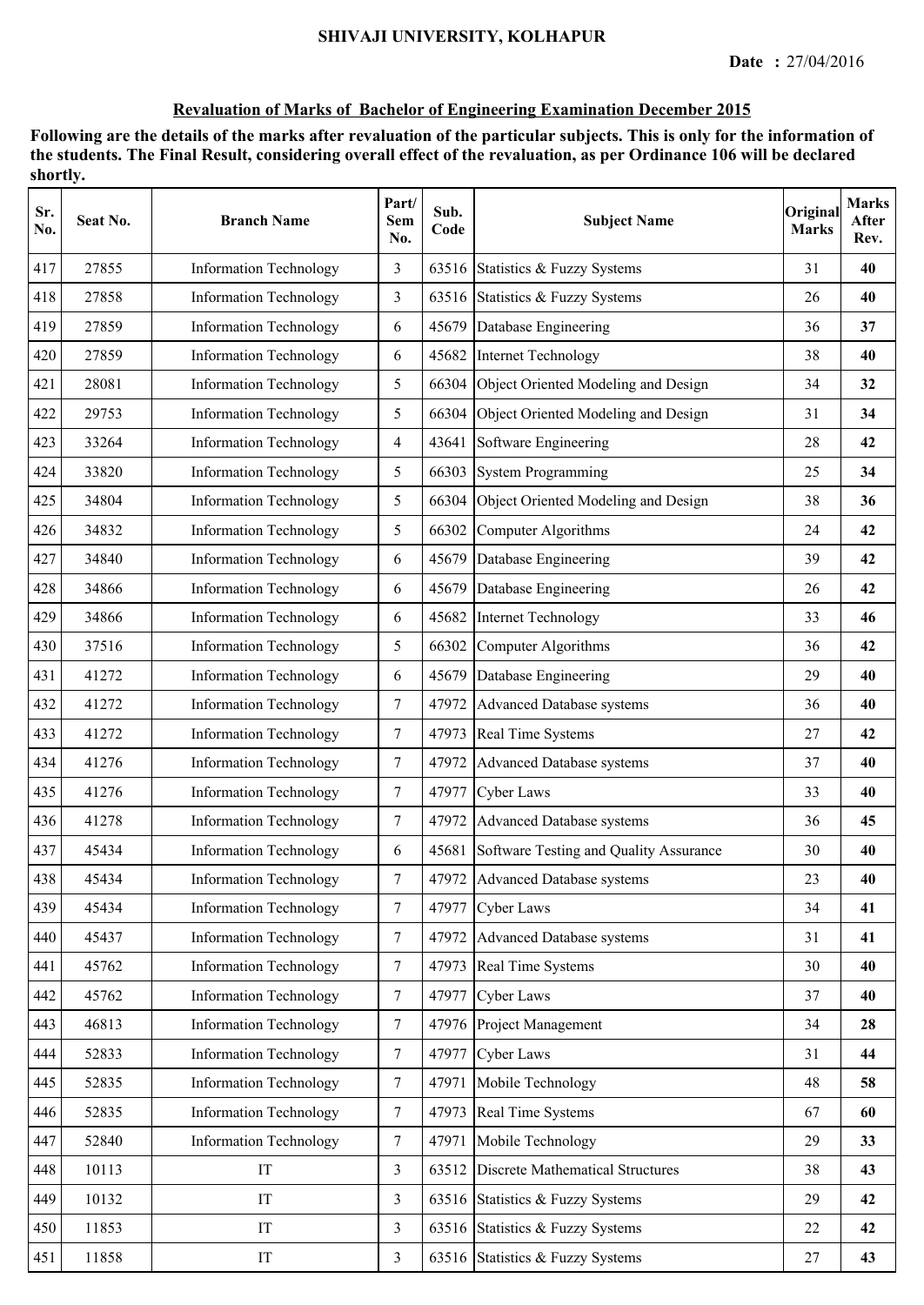| Sr.<br>No. | Seat No. | <b>Branch Name</b> | Part/<br><b>Sem</b><br>No. | Sub.<br>Code | <b>Subject Name</b>                | Original<br><b>Marks</b> | <b>Marks</b><br>After<br>Rev. |
|------------|----------|--------------------|----------------------------|--------------|------------------------------------|--------------------------|-------------------------------|
| 452        | 11892    | IT                 | 3                          |              | 63516 Statistics & Fuzzy Systems   | 24                       | 34                            |
| 453        | 11893    | IT                 | 3                          |              | 63516 Statistics & Fuzzy Systems   | 27                       | 41                            |
| 454        | 54030    | <b>MAE</b>         | 3                          | 64008        | Thermal Science                    | 35                       | 41                            |
| 455        | 5646     | <b>MECH</b>        | 3                          |              | 63351 Electrical Technology        | 30                       | 30                            |
| 456        | 5647     | <b>MECH</b>        | 3                          |              | 63350 Engineering Mathematics-III  | 37                       | 31                            |
| 457        | 5977     | <b>MECH</b>        | 3                          | 63351        | <b>Electrical Technology</b>       | 34                       | 32                            |
| 458        | 5977     | <b>MECH</b>        | 3                          | 63354        | <b>Fluid Mechanics</b>             | 34                       | 40                            |
| 459        | 6084     | <b>MECH</b>        | 3                          | 63351        | <b>Electrical Technology</b>       | 33                       | 32                            |
| 460        | 6683     | <b>MECH</b>        | 3                          | 63353        | Metallurgy                         | 29                       | 37                            |
| 461        | 9790     | <b>MECH</b>        | 3                          | 63351        | <b>Electrical Technology</b>       | 26                       | 32                            |
| 462        | 9790     | <b>MECH</b>        | $\overline{3}$             |              | 63354 Fluid Mechanics              | 27                       | 40                            |
| 463        | 9801     | <b>MECH</b>        | 3                          |              | 63351 Electrical Technology        | 32                       | 36                            |
| 464        | 9801     | <b>MECH</b>        | 3                          |              | 63353 Metallurgy                   | 35                       | 40                            |
| 465        | 9810     | <b>MECH</b>        | 3                          | 63351        | <b>Electrical Technology</b>       | 32                       | 37                            |
| 466        | 9844     | <b>MECH</b>        | 3                          | 63352        | Applied Thermodynamics             | 30                       | 30                            |
| 467        | 11003    | <b>MECH</b>        | 3                          | 63354        | <b>Fluid Mechanics</b>             | 29                       | 47                            |
| 468        | 11973    | <b>MECH</b>        | 3                          | 63354        | <b>Fluid Mechanics</b>             | 30                       | 47                            |
| 469        | 12502    | <b>MECH</b>        | 3                          | 63351        | <b>Electrical Technology</b>       | 34                       | 30                            |
| 470        | 13395    | <b>MECH</b>        | 3                          | 63352        | Applied Thermodynamics             | 27                       | 32                            |
| 471        | 13519    | <b>MECH</b>        | 3                          |              | 63351 Electrical Technology        | 27                       | 44                            |
| 472        | 15441    | <b>MECH</b>        | 3                          |              | 63352 Applied Thermodynamics       | 33                       | 40                            |
| 473        | 15743    | <b>MECH</b>        | 3                          |              | 63350 Engineering Mathematics-III  | 33                       | 29                            |
| 474        | 15743    | <b>MECH</b>        | $\overline{3}$             | 63351        | <b>Electrical Technology</b>       | 30                       | 46                            |
| 475        | 16149    | <b>MECH</b>        | 3                          | 63350        | <b>Engineering Mathematics-III</b> | 26                       | 33                            |
| 476        | 16149    | <b>MECH</b>        | $\overline{3}$             | 63353        | Metallurgy                         | 28                       | 35                            |
| 477        | 16193    | <b>MECH</b>        | $\overline{3}$             |              | 63350 Engineering Mathematics-III  | 24                       | 20                            |
| 478        | 16193    | <b>MECH</b>        | $\overline{3}$             | 63352        | Applied Thermodynamics             | 32                       | 29                            |
| 479        | 16917    | <b>MECH</b>        | $\overline{3}$             | 63351        | <b>Electrical Technology</b>       | 30                       | 30                            |
| 480        | 16917    | <b>MECH</b>        | $\overline{3}$             | 63352        | Applied Thermodynamics             | 26                       | 20                            |
| 481        | 16936    | <b>MECH</b>        | $\overline{3}$             | 63350        | <b>Engineering Mathematics-III</b> | 27                       | 33                            |
| 482        | 17668    | <b>MECH</b>        | $\overline{3}$             | 63351        | <b>Electrical Technology</b>       | 33                       | 21                            |
| 483        | 18049    | <b>MECH</b>        | 3                          | 63351        | <b>Electrical Technology</b>       | 30                       | 30                            |
| 484        | 18579    | <b>MECH</b>        | $\overline{3}$             | 63353        | Metallurgy                         | 36                       | 40                            |
| 485        | 18950    | <b>MECH</b>        | $\overline{3}$             | 63353        | Metallurgy                         | 39                       | 30                            |
| 486        | 22918    | Mechanical         | $\overline{4}$             | 63361        | Analysis Of Mechanical Elements    | 28                       | 27                            |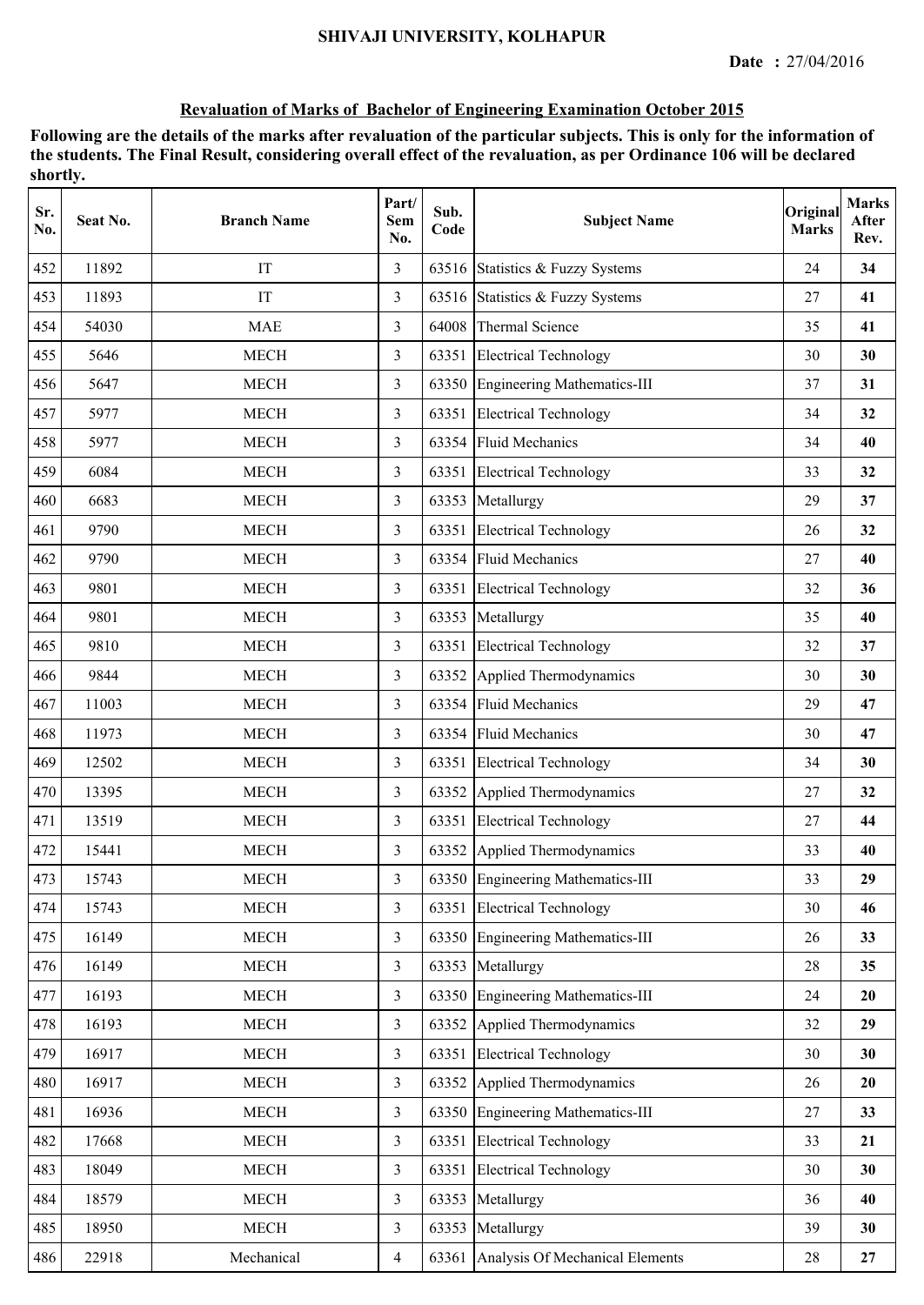| Sr.<br>No. | Seat No. | <b>Branch Name</b> | Part/<br>Sem<br>No. | Sub.<br>Code | <b>Subject Name</b>                                          | Original<br><b>Marks</b> | <b>Marks</b><br>After<br>Rev. |
|------------|----------|--------------------|---------------------|--------------|--------------------------------------------------------------|--------------------------|-------------------------------|
| 487        | 23233    | Mechanical         | 3                   | 42661        | Applied Thermodynamics                                       | 29                       | 25                            |
| 488        | 23761    | Mechanical         | 4                   |              | 43593 Numerical Methods                                      | 24                       | 19                            |
| 489        | 23803    | Mechanical         | 3                   | 63350        | Engineering Mathematics -III                                 | 29                       | 23                            |
| 490        | 23803    | Mechanical         | $\overline{4}$      | 43593        | Numerical Methods                                            | 30                       | 23                            |
| 491        | 24150    | Mechanical         | 3                   | 42660        | <b>Engineering Mathematics -III</b>                          | 22                       | 20                            |
| 492        | 24273    | Mechanical         | $\overline{4}$      |              | 43595 Machine Tool                                           | 36                       | 42                            |
| 493        | 24310    | Mechanical         | 3                   | 42662        | <b>Electrical Technology And Computer</b><br>Programming C++ | 28                       | 36                            |
| 494        | 24310    | Mechanical         | 4                   | 43592        | Analysis of Mech. Elements                                   | 10                       | 10                            |
| 495        | 24354    | Mechanical         | 3                   | 63350        | Engineering Mathematics-III                                  | 25                       | 26                            |
| 496        | 24813    | Mechanical         | $\overline{4}$      | 43592        | Analysis of Mech. Elements                                   | 33                       | 15                            |
| 497        | 24814    | Mechanical         | $\overline{4}$      | 43592        | Analysis of Mech. Elements                                   | 24                       | 15                            |
| 498        | 24814    | Mechanical         | $\overline{4}$      |              | 43593 Numerical Methods                                      | 35                       | 36                            |
| 499        | 24815    | Mechanical         | $\overline{4}$      | 63363        | Theory Of Machines-I                                         | 39                       | 35                            |
| 500        | 24972    | Mechanical         | $\overline{4}$      | 63362        | Fluid And Turbo Machinery                                    | 29                       | 41                            |
| 501        | 25177    | Mechanical         | 4                   | 63362        | Fluid And Turbo Machinery                                    | 29                       | 43                            |
| 502        | 25666    | Mechanical         | $\overline{4}$      | 63360        | Applied Numerical Method                                     | 37                       | 37                            |
| 503        | 26181    | Mechanical         | 3                   | 42660        | Engineering Mathematics -III                                 | 25                       | 33                            |
| 504        | 26181    | Mechanical         | 3                   | 42661        | Applied Thermodynamics                                       | 10                       | 9                             |
| 505        | 26181    | Mechanical         | $\overline{4}$      | 43592        | Analysis of Mech. Elements                                   | 17                       | 17                            |
| 506        | 26181    | Mechanical         | $\overline{4}$      |              | 43593 Numerical Methods                                      | 13                       | 23                            |
| 507        | 26348    | Mechanical         | 3                   |              | 63354 Fluid Mechanics                                        | 34                       | 41                            |
| 508        | 26876    | Mechanical         | 5                   |              | 66241 Control Engineering                                    | 34                       | 27                            |
| 509        | 26879    | Mechanical         | $\overline{3}$      |              | 63350 Engineering Mathematics -III                           | 24                       | 31                            |
| 510        | 26880    | Mechanical         | 5                   | 66241        | Control Engineering                                          | 36                       | 26                            |
| 511        | 27502    | Mechanical         | 5                   | 66241        | Control Engineering                                          | 33                       | 28                            |
| 512        | 27663    | Mechanical         | $\overline{4}$      | 63361        | Analysis Of Mechanical Elements                              | 29                       | 34                            |
| 513        | 27663    | Mechanical         | 5                   | 66242        | Theory of Machine - II                                       | 25                       | 40                            |
| 514        | 27672    | Mechanical         | 5                   | 66242        | Theory of Machine - II                                       | $27\,$                   | 32                            |
| 515        | 27672    | Mechanical         | 5                   | 66244        | Machine Design - I                                           | 27                       | 23                            |
| 516        | 27682    | Mechanical         | 5                   | 66242        | Theory of Machine - II                                       | 37                       | 30                            |
| 517        | 27682    | Mechanical         | 5                   | 66244        | Machine Design - I                                           | 37                       | 27                            |
| 518        | 27998    | Mechanical         | $\overline{3}$      | 63350        | Engineering Mathematics -III                                 | 31                       | 23                            |
| 519        | 28305    | Mechanical         | 5                   |              | 66243 Heat and Mass Transfer                                 | 22                       | 36                            |
| 520        | 28346    | Mechanical         | $\overline{4}$      | 43592        | Analysis of Mech. Elements                                   | 26                       | 26                            |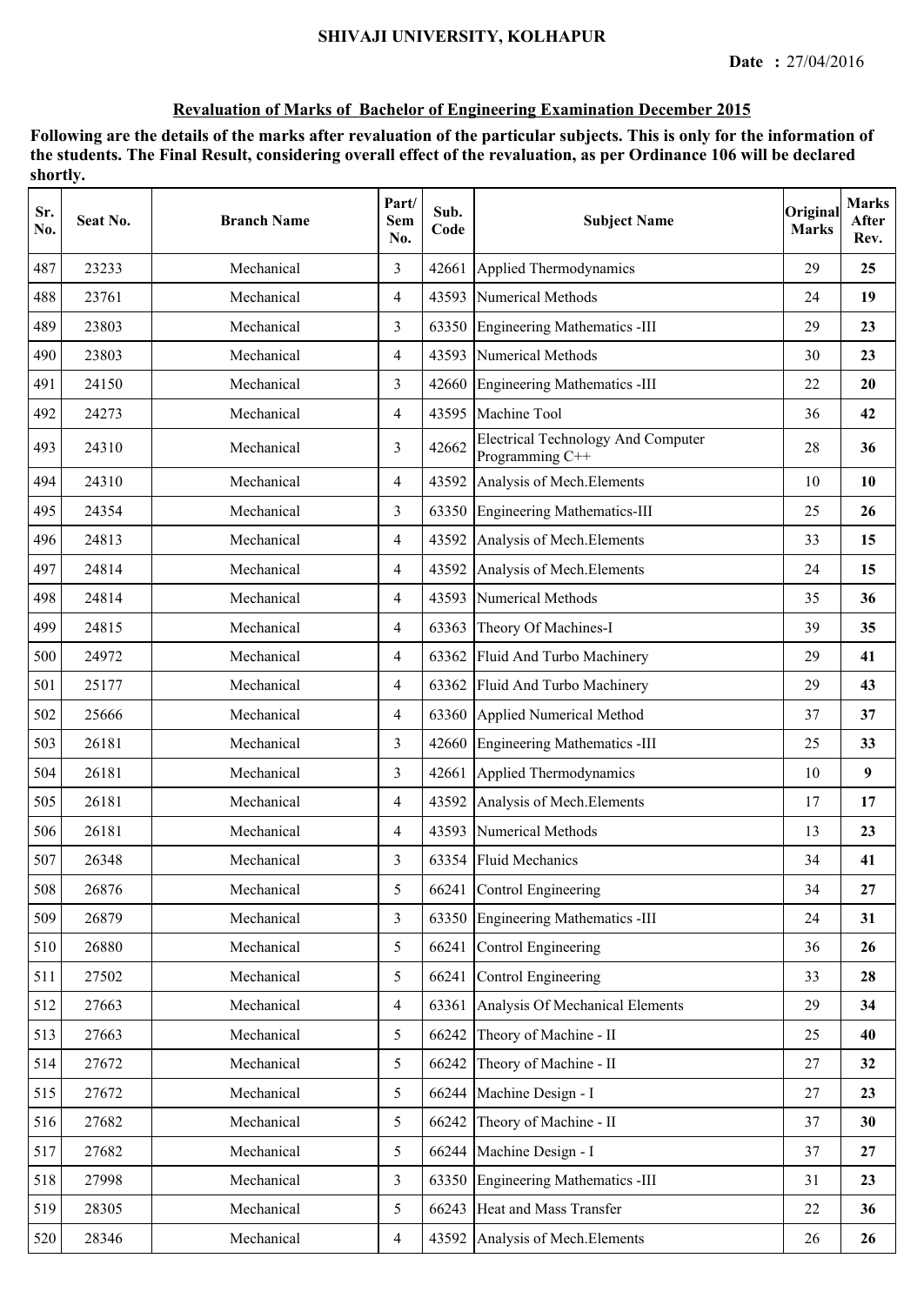| Sr.<br>No. | Seat No. | <b>Branch Name</b> | Part/<br>Sem<br>No. | Sub.<br>Code | <b>Subject Name</b>                                          | Original<br><b>Marks</b> | <b>Marks</b><br>After<br>Rev. |
|------------|----------|--------------------|---------------------|--------------|--------------------------------------------------------------|--------------------------|-------------------------------|
| 521        | 28346    | Mechanical         | $\overline{4}$      | 43593        | <b>Numerical Methods</b>                                     | 33                       | 22                            |
| 522        | 28346    | Mechanical         | 5                   | 45551        | Machine Design-I                                             | 37                       | 24                            |
| 523        | 28366    | Mechanical         | 5                   | 66241        | Control Engineering                                          | 29                       | 44                            |
| 524        | 28700    | Mechanical         | 5                   |              | 66243 Heat and Mass Transfer                                 | 26                       | 31                            |
| 525        | 28700    | Mechanical         | 5                   |              | 66245 Manufacturing Engineering                              | 34                       | 35                            |
| 526        | 28974    | Mechanical         | 5                   | 45549        | Theory of Machine-II                                         | 19                       | 23                            |
| 527        | 29620    | Mechanical         | 3                   |              | 63350 Engineering Mathematics -III                           | 25                       | 27                            |
| 528        | 29620    | Mechanical         | $\overline{4}$      |              | 43596 Theory of Machines-I                                   | 31                       | 33                            |
| 529        | 29886    | Mechanical         | 3                   | 42660        | Engineering Mathematics -III                                 | 24                       | 32                            |
| 530        | 29886    | Mechanical         | 3                   | 42662        | <b>Electrical Technology And Computer</b><br>Programming C++ | 24                       | 30                            |
| 531        | 29886    | Mechanical         | 5                   | 66243        | Heat and Mass Transfer                                       | 30                       | 32                            |
| 532        | 29916    | Mechanical         | 3                   |              | 63350 Engineering Mathematics -III                           | 24                       | 30                            |
| 533        | 30073    | Mechanical         | 3                   | 42661        | Applied Thermodynamics                                       | 31                       | 32                            |
| 534        | 30073    | Mechanical         | 3                   | 42662        | <b>Electrical Technology And Computer</b><br>Programming C++ | 28                       | 32                            |
| 535        | 30576    | Mechanical         | $\overline{4}$      | 63361        | Analysis Of Mechanical Elements                              | 37                       | 24                            |
| 536        | 30576    | Mechanical         | $\overline{4}$      | 63362        | Fluid And Turbo Machinery                                    | 31                       | 24                            |
| 537        | 30599    | Mechanical         | $\overline{4}$      | 63362        | Fluid And Turbo Machinery                                    | 31                       | 42                            |
| 538        | 30761    | Mechanical         | $\overline{4}$      | 43592        | Analysis of Mech. Elements                                   | 28                       | 35                            |
| 539        | 30761    | Mechanical         | 5                   |              | 66244 Machine Design - I                                     | 34                       | 33                            |
| 540        | 30837    | Mechanical         | $\overline{4}$      |              | 43592 Analysis of Mech. Elements                             | 30                       | 28                            |
| 541        | 30837    | Mechanical         | 5                   |              | 66242 Theory of Machine - II                                 | 29                       | 27                            |
| 542        | 30837    | Mechanical         | 5                   |              | 66244 Machine Design - I                                     | 32                       | 33                            |
| 543        | 30942    | Mechanical         | $\overline{4}$      |              | 43597 Fluid & Turbo Machinery                                | 26                       | 29                            |
| 544        | 30947    | Mechanical         | $\overline{4}$      | 63362        | Fluid And Turbo Machinery                                    | 27                       | 41                            |
| 545        | 32169    | Mechanical         | 5                   | 66242        | Theory of Machine - II                                       | 26                       | 19                            |
| 546        | 32182    | Mechanical         | $\overline{3}$      | 63350        | Engineering Mathematics -III                                 | 18                       | 26                            |
| 547        | 32182    | Mechanical         | $\overline{4}$      |              | 43592 Analysis of Mech. Elements                             | 30                       | 31                            |
| 548        | 32182    | Mechanical         | 5                   |              | 66245 Manufacturing Engineering                              | 31                       | 30                            |
| 549        | 32189    | Mechanical         | 3                   |              | 63350 Engineering Mathematics -III                           | 28                       | 34                            |
| 550        | 32189    | Mechanical         | $\overline{4}$      | 43592        | Analysis of Mech. Elements                                   | 29                       | 18                            |
| 551        | 32189    | Mechanical         | $\overline{4}$      | 43593        | Numerical Methods                                            | 30                       | 25                            |
| 552        | 32320    | Mechanical         | 5                   | 66243        | Heat and Mass Transfer                                       | 33                       | 35                            |
| 553        | 32342    | Mechanical         | $\overline{3}$      | 63352        | Applied Thermodynamics                                       | 34                       | 33                            |
| 554        | 32342    | Mechanical         | $\mathfrak{Z}$      |              | 63353 Metallurgy                                             | 26                       | 34                            |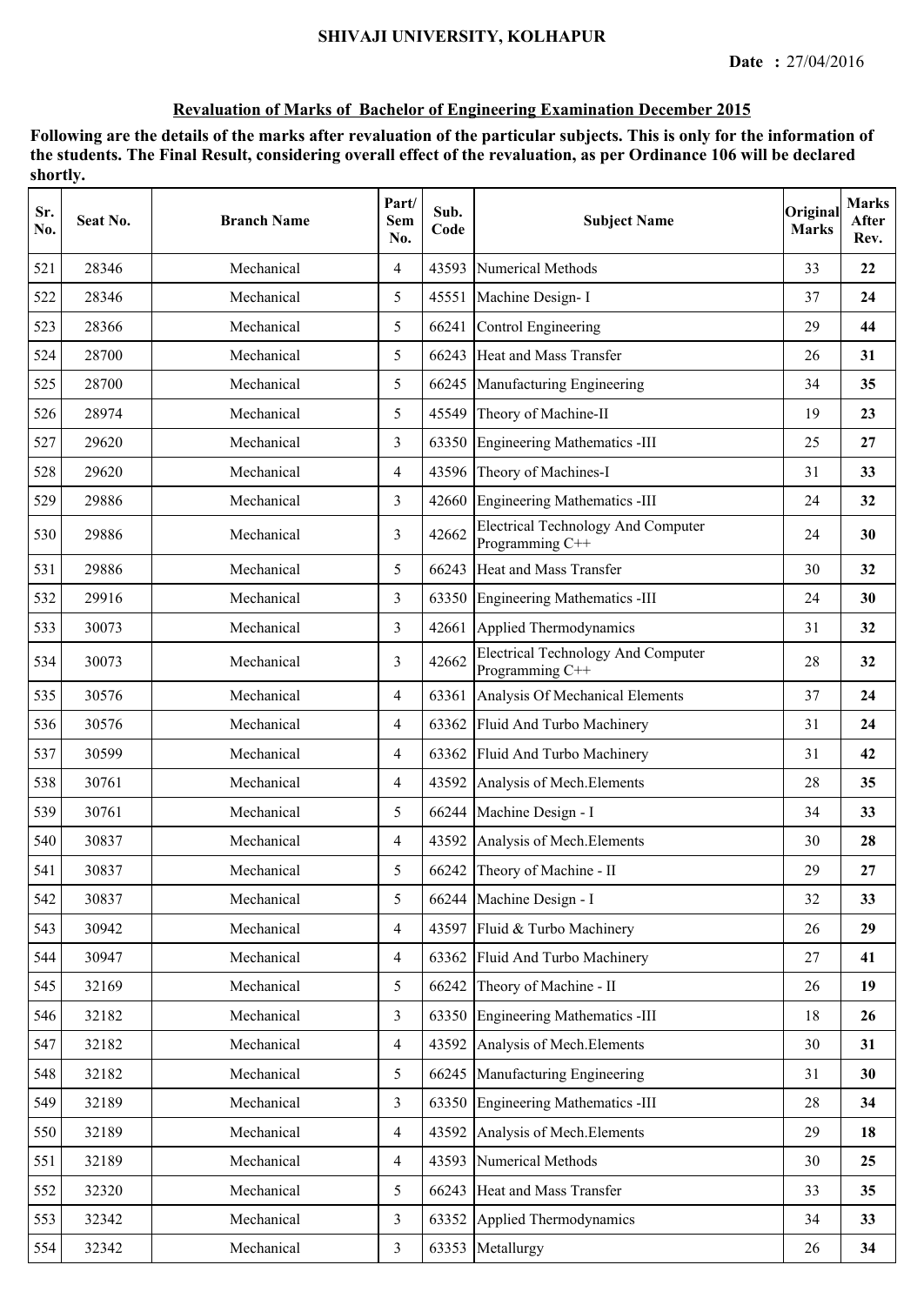| Sr.<br>No. | Seat No. | <b>Branch Name</b> | Part/<br>Sem<br>No. | Sub.<br>Code | <b>Subject Name</b>                          | Original<br><b>Marks</b> | <b>Marks</b><br>After<br>Rev. |
|------------|----------|--------------------|---------------------|--------------|----------------------------------------------|--------------------------|-------------------------------|
| 555        | 32342    | Mechanical         | 5                   | 66241        | Control Engineering                          | 33                       | 25                            |
| 556        | 32378    | Mechanical         | $\overline{4}$      |              | 43596 Theory of Machines-I                   | 25                       | 27                            |
| 557        | 32725    | Mechanical         | 3                   |              | 63350 Engineering Mathematics -III           | 28                       | 18                            |
| 558        | 32725    | Mechanical         | $\overline{4}$      |              | 43597 Fluid & Turbo Machinery                | 24                       | 25                            |
| 559        | 32729    | Mechanical         | 5                   | 66242        | Theory of Machine - II                       | 29                       | 28                            |
| 560        | 33212    | Mechanical         | 3                   | 63354        | <b>Fluid Mechanics</b>                       | 24                       | 31                            |
| 561        | 33419    | Mechanical         | 3                   | 42660        | Engineering Mathematics -III                 | 29                       | 32                            |
| 562        | 33644    | Mechanical         | 5                   | 45551        | Machine Design- I                            | 30                       | 41                            |
| 563        | 33644    | Mechanical         | 5                   | 45565        | Manufacturing Engineering                    | 28                       | 32                            |
| 564        | 33644    | Mechanical         | 6                   | 45573        | Industrial Management And Operation Research | 32                       | 30                            |
| 565        | 33655    | Mechanical         | 6                   | 45572        | Computer Integrated Manufacturing            | 33                       | 40                            |
| 566        | 33674    | Mechanical         | 6                   |              | 45568 Machine Design II                      | 30                       | 30                            |
| 567        | 34994    | Mechanical         | 5                   | 66242        | Theory of Machine - II                       | 29                       | 28                            |
| 568        | 36407    | Mechanical         | 5                   | 45550        | Heat and Mass Transfer                       | 31                       | 31                            |
| 569        | 37641    | Mechanical         | 5                   | 48709        | Control Engineering                          | 36                       | 29                            |
| 570        | 40486    | Mechanical         | 6                   |              | 45568 Machine Design II                      | 34                       | 29                            |
| 571        | 40486    | Mechanical         | 6                   | 45573        | Industrial Management And Operation Research | 36                       | 40                            |
| 572        | 40681    | Mechanical         | 5                   | 45551        | Machine Design- I                            | 36                       | 33                            |
| 573        | 40842    | Mechanical         | 5                   | 66243        | Heat and Mass Transfer                       | 29                       | 35                            |
| 574        | 41122    | Mechanical         | 6                   |              | 45568 Machine Design II                      | 37                       | 32                            |
| 575        | 41159    | Mechanical         | 6                   | 45568        | Machine Design II                            | 26                       | 29                            |
| 576        | 41638    | Mechanical         | 5                   |              | 45565 Manufacturing Engineering              | 27                       | 29                            |
| 577        | 42060    | Mechanical         | $8\,$               | 49417        | Mechatronics                                 | 23                       | 33                            |
| 578        | 42318    | Mechanical         | 5                   | 48709        | Control Engineering                          | 35                       | 40                            |
| 579        | 42577    | Mechanical         | 5                   | 45549        | Theory of Machine-II                         | 21                       | 13                            |
| 580        | 42577    | Mechanical         | $\overline{7}$      | 47980        | Mechanical System Design                     | 30                       | 33                            |
| 581        | 43972    | Mechanical         | 5                   | 48709        | Control Engineering                          | 13                       | 29                            |
| 582        | 43972    | Mechanical         | 6                   |              | 45568 Machine Design II                      | 27                       | 30                            |
| 583        | 44130    | Mechanical         | 5                   | 48709        | Control Engineering                          | 29                       | 25                            |
| 584        | 44130    | Mechanical         | $\overline{7}$      | 47986        | <b>Total Quality Management</b>              | 41                       | 53                            |
| 585        | 44336    | Mechanical         | 5                   |              | 45550 Heat and Mass Transfer                 | 28                       | 26                            |
| 586        | 44729    | Mechanical         | $\tau$              | 47979        | Refrigeration & Air Conditioning             | 30                       | 33                            |
| 587        | 44729    | Mechanical         | $\overline{7}$      | 47984        | Automobile Engineering                       | 27                       | 40                            |
| 588        | 45087    | Mechanical         | 5                   | 48709        | Control Engineering                          | 33                       | 28                            |
| 589        | 45374    | Mechanical         | 5                   |              | 45550 Heat and Mass Transfer                 | 30                       | 34                            |